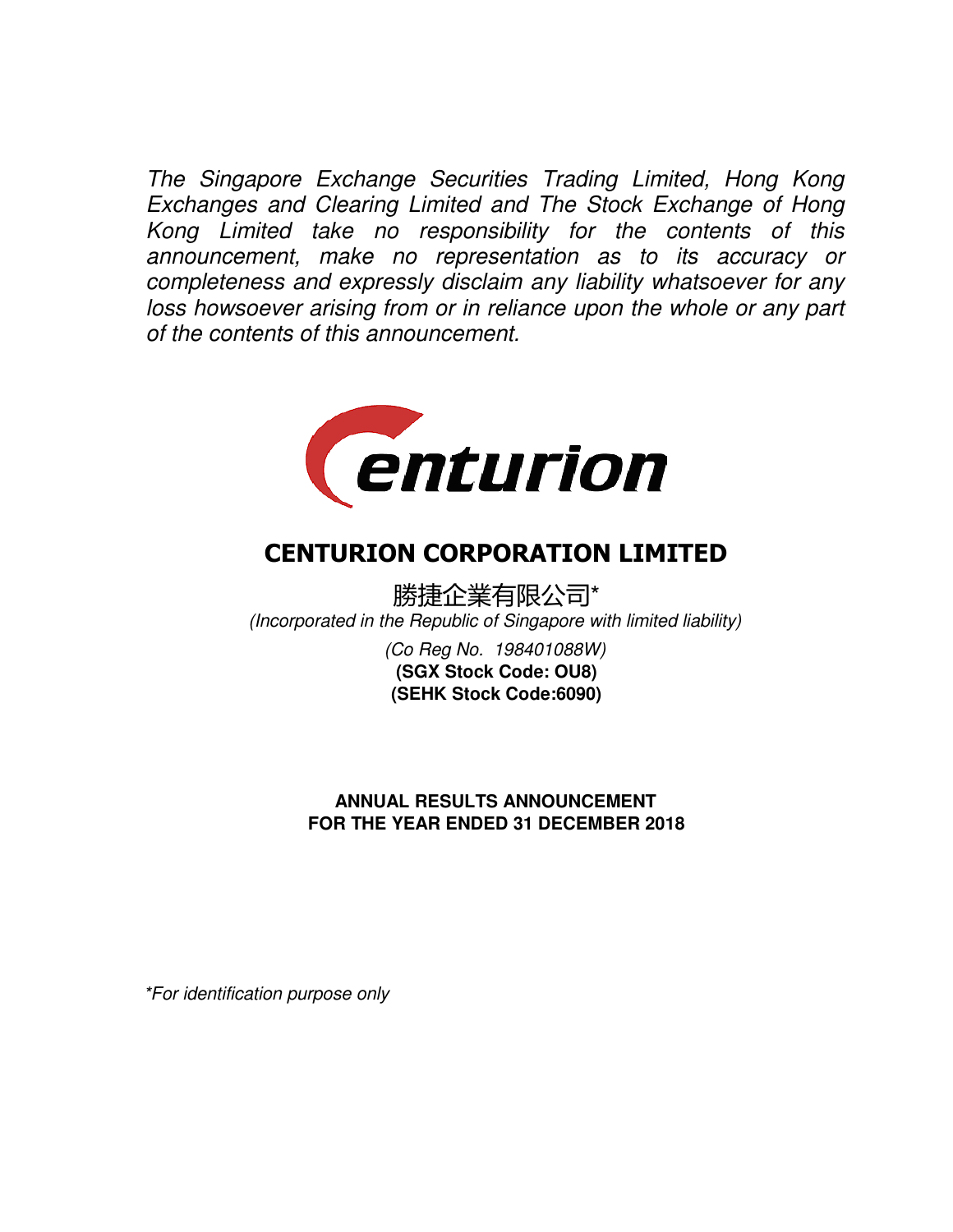# **Unaudited Fourth Quarter Financial Statements and Dividend Announcement for the Year Ended 31 December 2018**

The board (the "Board") of directors (the "Directors") of Centurion Corporation Limited (the "Company") hereby announces the unaudited consolidated results of the Company and its subsidiaries (collectively referred to as the "Group") for the year ended 31 December 2018, together with the comparative figures for the year ended 31 December 2017 as follows:

# **1) Consolidated Income Statement**

|                                                                                                  |           | Group<br>Fourth quarter ended 31 December |           | Group<br>Twelve months ended 31 December |           |                   |
|--------------------------------------------------------------------------------------------------|-----------|-------------------------------------------|-----------|------------------------------------------|-----------|-------------------|
|                                                                                                  | 2018      | 2017                                      | Change    | 2018                                     | 2017      | Change            |
|                                                                                                  | \$ '000   | \$ '000                                   | $\%$      | \$ '000                                  | \$'000    | %                 |
| Revenue                                                                                          | 31,326    | 33,591                                    | (7)       | 120,070                                  | 137,113   | (12)              |
| Cost of sales                                                                                    | (8,387)   | (10, 752)                                 | (22)      | (33, 749)                                | (42,903)  | (21)              |
| <b>Gross profit</b>                                                                              | 22,939    | 22,839                                    | $\pmb{0}$ | 86,321                                   | 94,210    | (8)               |
| Other income and gains                                                                           | 348       | 170                                       | 105       | 1,223                                    | 1,351     | (9)               |
| Expenses                                                                                         |           |                                           |           |                                          |           |                   |
| - Distribution expenses                                                                          | (318)     | (371)                                     | (14)      | (1, 143)                                 | (1, 180)  | (3)               |
| - Administrative expenses                                                                        | (5,879)   | (9,039)                                   | (35)      | (21, 010)                                | (26, 832) | (22)              |
| - Finance expenses                                                                               | (6, 611)  | (5,876)                                   | 13        | (23, 929)                                | (21, 545) | 11                |
| Share of profit of associated companies and<br>joint venture                                     | 1,635     | 1,999                                     | (18)      | 6,571                                    | 4,606     | 43                |
|                                                                                                  | 12,114    | 9,722                                     | 25        | 48,033                                   | 50,610    | (5)               |
| Net fair value gains/(losses) on investment                                                      |           |                                           |           |                                          |           |                   |
| properties and assets held for sale                                                              | 48,553    | (1, 485)                                  | N/M       | 48,553                                   | (1,220)   | N/M               |
| Profit before income tax                                                                         | 60,667    | 8,237                                     | 637       | 96,586                                   | 49,390    | 96                |
| Income tax expense                                                                               | (6,645)   | (1, 235)                                  | 438       | (12, 435)                                | (11,746)  | 6                 |
| <b>Total profit</b>                                                                              | 54,022    | 7,002                                     | 672       | 84,151                                   | 37,644    | 124               |
|                                                                                                  |           |                                           |           |                                          |           |                   |
| Profit attributable to:                                                                          |           |                                           |           |                                          |           |                   |
| Equity holders of the Company                                                                    | 53,111    | 5,891                                     | 802       | 79,326                                   | 31,722    | 150               |
| Non-controlling interests                                                                        | 911       | 1,111                                     | (18)      | 4,825                                    | 5,922     | (19)              |
| <b>Total profit</b>                                                                              | 54,022    | 7,002                                     | 672       | 84,151                                   | 37,644    | 124               |
| Note 1                                                                                           |           |                                           |           |                                          |           |                   |
| <b>Total profit</b>                                                                              | 54,022    | 7,002                                     | 672       | 84,151                                   | 37,644    | 124               |
| Adjusted for:                                                                                    |           |                                           |           |                                          |           |                   |
| - Fair value (gains)/losses on investment                                                        |           |                                           |           |                                          |           |                   |
| properties and assets held for sale including<br>those of associated companies and joint venture |           |                                           |           |                                          |           |                   |
|                                                                                                  | (48, 792) | 1,072                                     | N/M       | (48, 792)                                | 2,112     | N/M               |
| - Fair value gain on rent guarantee                                                              | (162)     |                                           | N/M       | (162)                                    |           | N/M               |
| - Deferred tax arising from fair value gains                                                     | 4,392     | 20                                        | N/M       | 4,392                                    | 2,822     | N/M               |
| - Dual listing expense                                                                           | l,        | 2,631                                     | N/M       | l,                                       | 6,869     | ${\sf N}/{\sf M}$ |
| Profit from core business operations                                                             | 9,460     | 10,725                                    | (12)      | 39,589                                   | 49,447    | (20)              |
| Note 2                                                                                           |           |                                           |           |                                          |           |                   |
| Profit attributable to equity holders of the                                                     |           |                                           |           |                                          |           |                   |
| Company<br>Adjusted for:                                                                         | 53,111    | 5,891                                     | 802       | 79,326                                   | 31,722    | 150               |
| - Fair value (gains)/losses on investment                                                        |           |                                           |           |                                          |           |                   |
| properties and assets held for sale including                                                    |           |                                           |           |                                          |           |                   |
| those of associated companies and joint venture<br>attributable to equity holders                | (49, 285) | 796                                       | N/M       | (49, 285)                                | 2,918     | N/M               |
| - Fair value gain on rent guarantee                                                              | (162)     |                                           | N/M       | (162)                                    |           | N/M               |
| - Deferred tax arising from fair value gains                                                     |           |                                           | N/M       |                                          |           |                   |
|                                                                                                  | 4,392     | 20                                        |           | 4.392                                    | 2.822     | N/M               |

 2,631 - N/M - 6,869 N/M  **9,338 8,056 (14) 34,271 44,331 (23)** 

- Dual listing expense

**Profit from core business operations attributable to equity holders**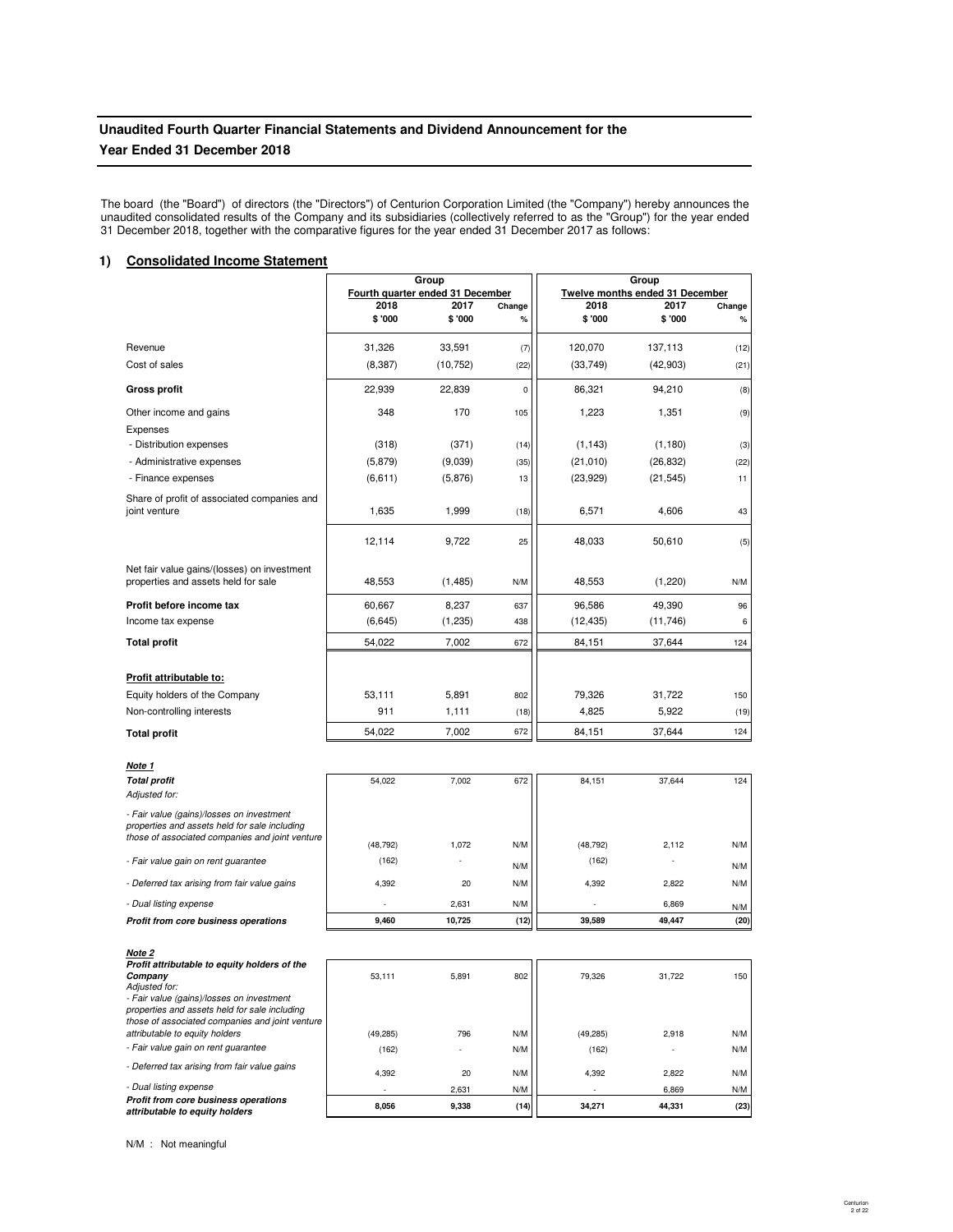# **2) Consolidated Statement of Comprehensive Income**

|                                                                                       |          |         |        | Fourth quarter ended 31 December Twelve months ended 31 December |        |             |
|---------------------------------------------------------------------------------------|----------|---------|--------|------------------------------------------------------------------|--------|-------------|
|                                                                                       | 2018     | 2017    | Change | 2018                                                             |        | 2017 Change |
|                                                                                       | \$'000   | \$'000  | %      | \$'000                                                           | \$'000 | %           |
| Total profit                                                                          | 54,022   | 7,002   | 672    | 84,151                                                           | 37,644 | 124         |
| Items that may be reclassified subsequently to profit or loss:                        |          |         |        |                                                                  |        |             |
| Currency translation (losses)/gains arising from<br>consolidation                     | (8, 110) | (893)   | 808    | (14,070)                                                         | 3,379  | N/M         |
| Share of other comprehensive (loss)/gain of<br>associated companies and joint venture | (145)    | (604)   | (76)   | 772                                                              | (604)  | N/M         |
| Available-for-sale financial assets<br>- Fair value loss                              |          | (67)    | N/M    |                                                                  | (29)   | N/M         |
| - Reclassification                                                                    |          | (69)    | N/M    |                                                                  | (69)   | N/M         |
| Financial assets at fair value through other<br>comprehensive income ("FVOCI")        |          |         |        |                                                                  |        |             |
| - Fair value loss                                                                     | (204)    |         | N/M    | (633)                                                            |        | N/M         |
| - Reclassification                                                                    | 12       |         | N/M    | 12                                                               |        | N/M         |
| Other comprehensive (loss)/income, net of tax                                         | (8, 447) | (1,633) | 417    | (13,919)                                                         | 2,677  | N/M         |
| Total comprehensive income                                                            | 45,575   | 5,369   | 749    | 70,232                                                           | 40,321 | 74          |
| Total comprehensive income attributable to:                                           |          |         |        |                                                                  |        |             |
| Equity holders of the Company                                                         | 44.663   | 4.258   | 949    | 65.407                                                           | 34.399 | 90          |
| Non-controlling interests                                                             | 912      | 1,111   | (18)   | 4,825                                                            | 5,922  | (19)        |
| Total comprehensive income                                                            | 45,575   | 5,369   | 749    | 70,232                                                           | 40.321 | 74          |

N/M : Not meaningful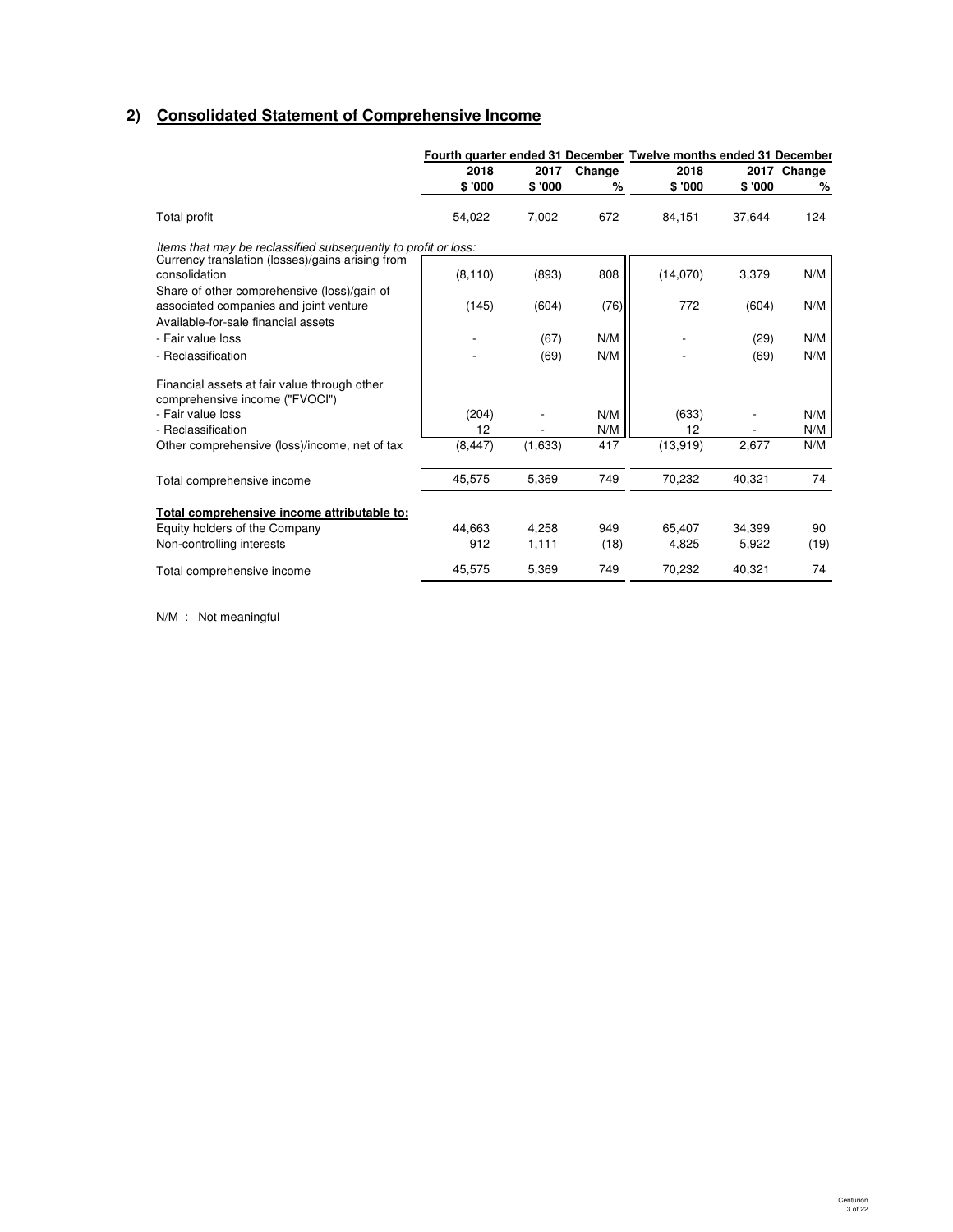# **3) Balance Sheets**

|                                                            | Group                |                        | Company             |                     |  |
|------------------------------------------------------------|----------------------|------------------------|---------------------|---------------------|--|
|                                                            | 31 Dec 18<br>\$ '000 | 31 Dec 17<br>\$'000    | 31 Dec 18<br>\$'000 | 31 Dec 17<br>\$'000 |  |
| <b>Current assets</b>                                      |                      |                        |                     |                     |  |
| Cash and bank balances                                     | 62,902               | 75,765                 | 34,081              | 34,762              |  |
| Trade and other receivables                                | 11,972               | 13,632                 | 29,610              | 41,391              |  |
| Inventories                                                | 88                   | 84                     |                     |                     |  |
| Other assets<br>Available-for-sale financial assets        | 5,947                | 5,146<br>11,887        | 325                 | 106<br>11,887       |  |
| Financial assets, at fair value through                    |                      |                        |                     |                     |  |
| other comprehensive income                                 | 9,322                |                        | 9,322               |                     |  |
| Assets held for sale                                       | 5,586                | 6,801                  |                     |                     |  |
|                                                            | 95,817               | 113.315                | 73,338              | 88,146              |  |
| <b>Non-current assets</b>                                  |                      |                        |                     |                     |  |
| Trade and other receivables                                |                      |                        | 358,853             | 335,834             |  |
| Other assets<br>Financial assets, at fair value through    | 598                  | 1,511                  |                     | 130                 |  |
| profit or loss                                             | 383                  | 51                     |                     |                     |  |
| Investments in associated companies                        | 116,699              | 112,810                | 1,298               | 1,298               |  |
| Investments in joint ventures                              | 4,604                |                        |                     |                     |  |
| Investments in subsidiaries<br>Investment properties       | L.<br>1,097,191      | 952,345                | 16,703              | 16,853              |  |
| Property, plant & equipment                                | 8,275                | 8,959                  | 745                 | 837                 |  |
|                                                            | 1,227,750            | 1,075,676              | 377,599             | 354,952             |  |
| <b>Total assets</b>                                        | 1,323,567            | 1,188,991              | 450,937             | 443,098             |  |
|                                                            |                      |                        |                     |                     |  |
| <b>Current liabilities</b>                                 |                      |                        |                     |                     |  |
| Trade and other payables<br>Current income tax liabilities | (43, 728)<br>(8,018) | (44, 744)<br>(10, 455) | (15,366)<br>(895)   | (11, 438)<br>(895)  |  |
| <b>Borrowings</b>                                          | (42, 994)            | (107, 530)             | (2, 189)            | (72, 459)           |  |
| Other liabilities                                          |                      | (879)                  |                     |                     |  |
|                                                            | (94, 740)            | (163, 608)             | (18, 450)           | (84, 792)           |  |
| <b>Non-current liabilities</b>                             |                      |                        |                     |                     |  |
| Borrowings                                                 | (695, 403)           | (545, 108)             | (161, 462)          | (84, 490)           |  |
| <b>Other liabilities</b>                                   | (356)                | (447)                  |                     |                     |  |
| Deferred income tax liabilities                            | (8, 117)             | (4,095)                | (87)                | (47)                |  |
|                                                            | (703, 876)           | (549, 650)             | (161, 549)          | (84, 537)           |  |
| <b>Total liabilities</b>                                   | (798, 616)           | (713, 258)             | (179,999)           | (169, 329)          |  |
| <b>Net assets</b>                                          | 524,951              | 475,733                | 270,938             | 273,769             |  |
| <b>Equity</b>                                              |                      |                        |                     |                     |  |
| Share capital                                              | 142,242              | 142,242                | 253,553             | 253,553             |  |
| Other reserves                                             | (32, 536)            | (18, 617)              | (557)               | 64                  |  |
| Retained profits                                           | 397,609              | 339,302                | 17,942              | 20,152              |  |
|                                                            | 507,315              | 462,927                | 270,938             | 273,769             |  |
| Non-controlling interests                                  | 17,636               | 12,806                 |                     |                     |  |
| <b>Total equity</b>                                        | 524,951              | 475,733                | 270,938             | 273,769             |  |
| Gearing ratio*                                             | 58%                  | 58%                    |                     |                     |  |
|                                                            |                      |                        |                     |                     |  |
| Net gearing ratio**                                        | 53%                  | 51%                    |                     |                     |  |

# \* The gearing ratio is computed as borrowings divided by total capital. Total capital is calculated as borrowings plus net assets of the Group.

\*\* The net gearing ratio is computed as borrowings less cash and bank balances divided by total capital.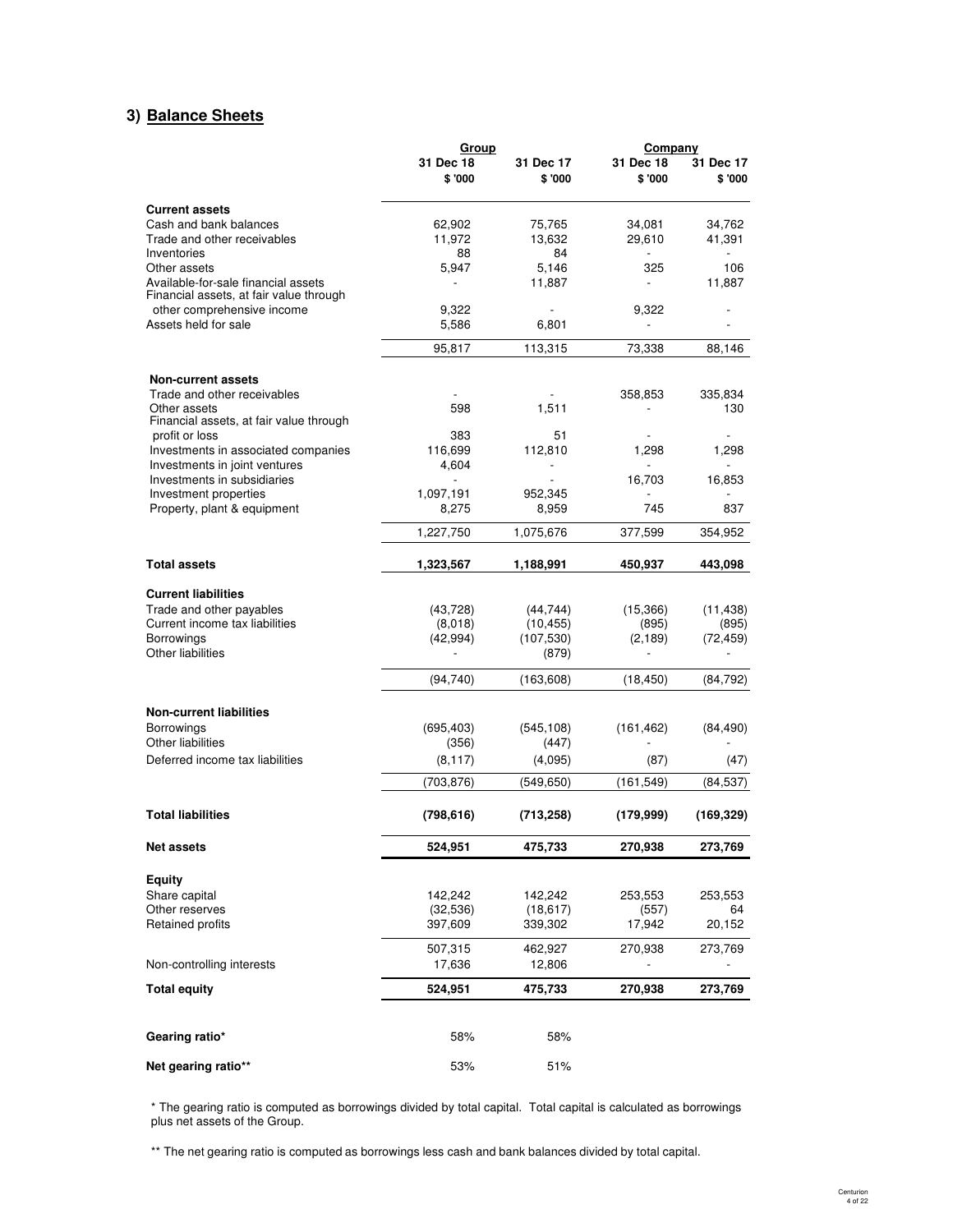# **4) Consolidated Statement of Cash Flows**

|                                                                                                                         | Fourth quarter ended 31 December |                  | <b>Twelve months ended 31 December</b> |                  |
|-------------------------------------------------------------------------------------------------------------------------|----------------------------------|------------------|----------------------------------------|------------------|
|                                                                                                                         | 2018                             | 2017             | 2018                                   | 2017             |
|                                                                                                                         | \$ '000                          | \$'000           | \$'000                                 | \$'000           |
| <b>Total profit</b>                                                                                                     | 54,022                           | 7.002            | 84,151                                 | 37,644           |
| Adjustment for:                                                                                                         |                                  |                  |                                        |                  |
| Income tax expense                                                                                                      | 6,645                            | 1,235            | 12.435                                 | 11.746           |
| Depreciation and amortisation                                                                                           | 735                              | 1,071            | 3,086                                  | 4,769            |
| Allowance for impairment of trade and other receivables                                                                 | 53                               | 39               | 72                                     | 149              |
| Net loss/(gain) on disposal of property, plant and equipment<br>(Gain)/loss on disposal of financial assets, at FVOCI / | 5                                | 70               | (5)                                    | 59               |
| available-for-sale                                                                                                      |                                  | (67)             | 12                                     | (67)             |
| Scrap sales income                                                                                                      |                                  | (380)            |                                        | (380)            |
| Interest income                                                                                                         | (261)                            | (286)            | (1,046)                                | (906)            |
| Dividend income                                                                                                         | ÷,                               | (28)             | (73)                                   | (107)            |
| Finance expenses                                                                                                        | 6,611                            | 5,876            | 23,929                                 | 21,545           |
| Share of profit of associated companies and joint venture                                                               | (1,635)                          | (1,999)          | (6, 571)                               | (4,606)          |
| Impairment of intangible asset                                                                                          |                                  | 207              |                                        | 207              |
| Fair value (gains)/losses on investment properties<br>and assets held for sale                                          | (48, 553)                        | 1,485            | (48, 553)                              | 1,220            |
| Net changes in FV of investments designated at FVTPL                                                                    | (164)                            |                  | (164)                                  |                  |
| Unrealised currency translation differences                                                                             | 56                               | 105              | 178                                    | (194)            |
| Operating cash flow before working capital changes                                                                      | 17,514                           | 14,330           | 67.451                                 | 71,079           |
|                                                                                                                         |                                  |                  |                                        |                  |
| Change in working capital                                                                                               |                                  |                  |                                        |                  |
| Inventories                                                                                                             | 20                               | 9                | (4)                                    | 19               |
| Trade and other receivables                                                                                             | (2,967)                          | 1.705            | 1,869                                  | (5,632)          |
| Other assets<br>Trade and other payables                                                                                | (662)<br>(4,894)                 | 1,351<br>(8,981) | (2, 112)<br>166                        | (69)<br>503      |
|                                                                                                                         |                                  |                  |                                        |                  |
| Cash generated from operations                                                                                          | 9,011                            | 8,414            | 67,370                                 | 65,900           |
| Income tax paid                                                                                                         | (2,006)                          | (903)            | (9,895)                                | (8,964)          |
| Net cash provided by operating activities                                                                               | 7,005                            | 7,511            | 57,475                                 | 56,936           |
|                                                                                                                         |                                  |                  |                                        |                  |
| Cash flows from investing activities                                                                                    |                                  |                  |                                        |                  |
| Proceeds from disposal of property, plant and equipment                                                                 | 21                               | 13               | 84                                     | 57               |
| Proceeds from disposal of financial assets, at FVOCI /                                                                  |                                  |                  |                                        |                  |
| available-for-sale<br>Acquisition of shares in associated companies and joint venture                                   | (6,323)                          | 67<br>(34, 934)  | 2,000<br>(6,323)                       | 67<br>(34, 934)  |
| Additions to investment properties                                                                                      | (52, 188)                        | (5, 543)         | (119, 415)                             | (21, 767)        |
| Purchases of property, plant and equipment                                                                              | (1, 494)                         | (724)            | (2,489)                                | (2,673)          |
| Purchase of financial assets, at FVOCI / available-for-sale                                                             |                                  |                  |                                        | (9,954)          |
| Interest received                                                                                                       | 274                              | 286              | 1,059                                  | 906              |
| Dividends received                                                                                                      |                                  | 28               | 73                                     | 107              |
| Dividends received from an associated company                                                                           | 861                              | 862              | 5,245                                  | 2,584            |
| Bank deposits released/(charged) as security to bank                                                                    | (164)                            |                  | 1,068                                  | (172)            |
| Deposits paid for acquisition of investment property<br>Other deposits (paid)/refunded                                  | ٠                                | (263)            | 1,561                                  | (1, 381)         |
| Purchase of financial assets at fair value through profit or loss                                                       |                                  | (1, 335)<br>(51) | ÷,                                     | (1, 335)<br>(51) |
|                                                                                                                         |                                  |                  |                                        |                  |
| Net cash used in investing activities                                                                                   | (59,013)                         | (41, 594)        | (117, 137)                             | (68, 546)        |
| Cash flows from financing activities                                                                                    |                                  |                  |                                        |                  |
| Proceeds from borrowings                                                                                                | 67,232                           | 4,628            | 213,052                                | 97,910           |
| Repayment of borrowings                                                                                                 | (17, 112)                        | (12, 720)        | (115, 121)                             | (106, 843)       |
| Interest paid                                                                                                           | (6,691)                          | (6,256)          | (25, 249)                              | (21, 476)        |
| Proceeds from exercise of warrants                                                                                      |                                  | 4,535            |                                        | 33,677           |
| Proceeds from shares offering                                                                                           |                                  | 19,759           | ä,                                     | 19,759           |
| Purchase of treasury shares                                                                                             |                                  |                  |                                        | (1, 119)         |
| Dividends paid to equity holders of the Company                                                                         |                                  | ÷,               | (21, 019)                              | (15, 356)        |
| Cash provided by non-controlling interests                                                                              | 147                              |                  | 147                                    | 1,470            |
| Listing expenses paid                                                                                                   |                                  | (778)            |                                        | (989)            |
| Repayment of loan from associated companies                                                                             | (862)                            | (862)            | (3, 446)                               | (2,584)          |
| Net cash provided by financing activities                                                                               | 42,714                           | 8,306            | 48,364                                 | 4,449            |
|                                                                                                                         |                                  |                  |                                        |                  |
| Net decrease in cash and cash equivalents held                                                                          | (9,294)                          | (25, 777)        | (11, 298)                              | (7, 161)         |
| Cash and cash equivalents at beginning of the year                                                                      | 70,722                           | 99,110           | 73,191                                 | 80,219           |
| Effects of currency translation on cash and cash equivalents                                                            | (70)                             | (142)            | (535)                                  | 133              |
| Cash and cash equivalents at end of the year                                                                            | 61,358                           | 73,191           | 61,358                                 | 73,191           |
| * The consolidated cash and cash equivalents comprise the following:                                                    |                                  |                  |                                        |                  |
| Cash and bank balances                                                                                                  | 62,902                           | 75,765           | 62,902                                 | 75,765           |
| Restricted cash and short-term bank deposits charged as security to                                                     | (1, 544)                         | (2,574)          | (1, 544)                               | (2,574)          |
|                                                                                                                         |                                  |                  |                                        |                  |
|                                                                                                                         | 61,358                           | 73,191           | 61,358                                 | 73,191           |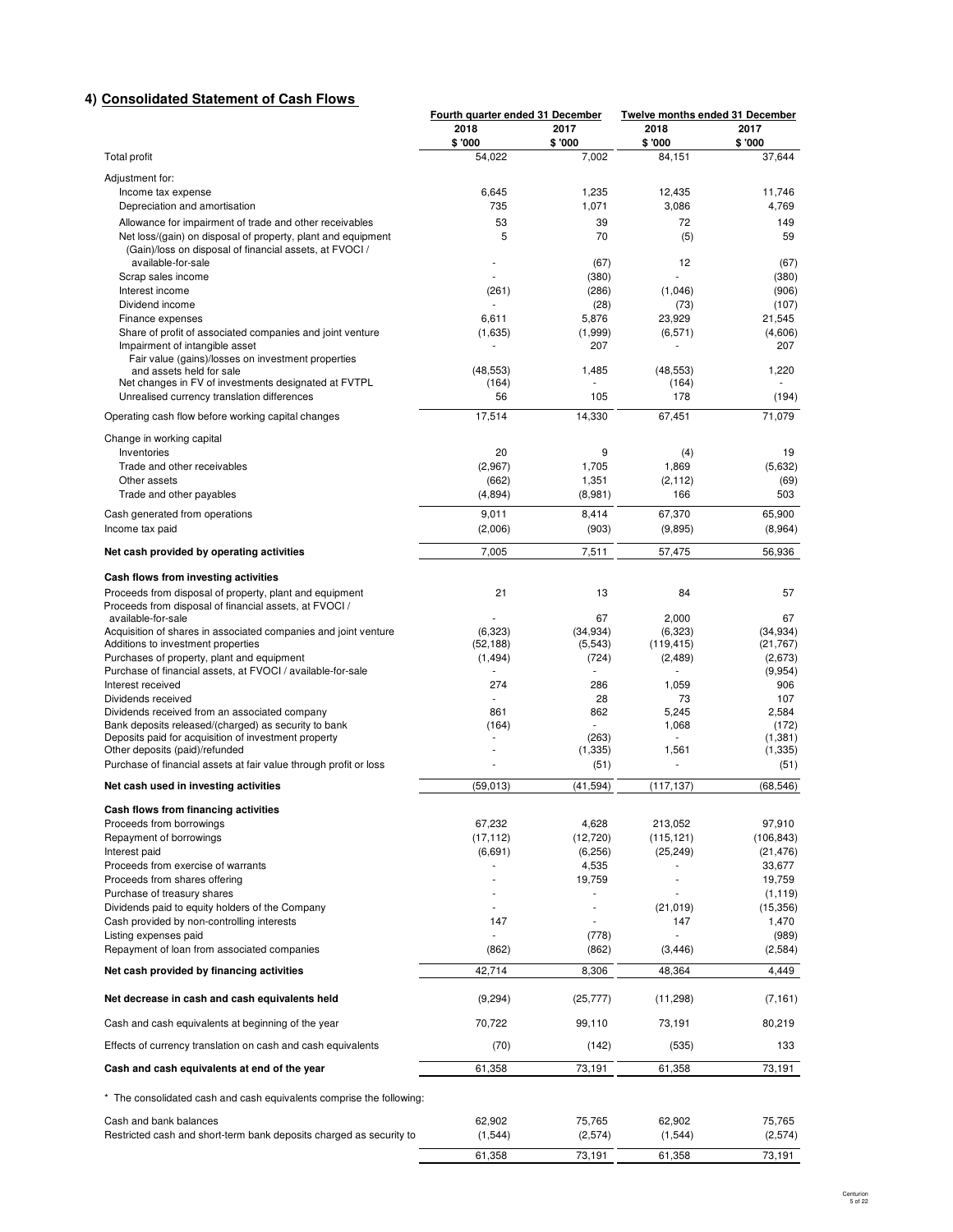# **5) Consolidated Statement of Changes in Equity**

#### **Attributable to equity holders of the Company**  $\leftarrow$

 $\overline{\phantom{0}}$ 

| <b>GROUP</b><br>2018                  | Share<br>Capital<br>\$'000 | Treasurv<br><b>Shares</b><br>\$'000 | Other<br><b>Reserves</b><br>\$'000 | Retained<br><b>Profits</b><br>\$'000 | \$'000   | Total Non-controlling<br><b>Interests</b><br>\$'000 | Total<br>Equity<br>\$'000 |
|---------------------------------------|----------------------------|-------------------------------------|------------------------------------|--------------------------------------|----------|-----------------------------------------------------|---------------------------|
| Balance as at 1 Jan 2018              | 142.242                    | ٠                                   | (18,617)                           | 339,302                              | 462.927  | 12,806                                              | 475,733                   |
| Dividends relating to FY2017 paid     |                            | ٠                                   |                                    | (12,611)                             | (12,611) | ٠                                                   | (12,611)                  |
| Dividends relating to FY2018 paid     | ۰                          | ٠                                   |                                    | (8,408)                              | (8,408)  | ۰                                                   | (8,408)                   |
| Acquisition of a subsidiary           | ۰                          | $\overline{\phantom{a}}$            |                                    | ۰                                    | ۰        | 5                                                   | 5                         |
| Profit for the year                   | ۰                          |                                     |                                    | 79.326                               | 79.326   | 4.825                                               | 84,151                    |
| Other comprehensive loss for the year |                            | ٠                                   | (13.919)                           | ۰                                    | (13,919) | ۰                                                   | (13,919)                  |
| Balance as at 31 December 2018        | 142.242                    |                                     | (32, 536)                          | 397,609                              | 507,315  | 17,636                                              | 524.951                   |

| <b>GROUP</b><br>2017                                 | <b>Share</b><br>Capital<br>\$'000 | Treasury<br><b>Shares</b><br>\$'000 | Other<br><b>Reserves</b><br>\$'000 | Retained<br><b>Profits</b><br>\$'000 | \$'000   | <b>Total Non-controlling</b><br><b>Interests</b><br>\$'000 | Total<br>Equity<br>\$'000 |
|------------------------------------------------------|-----------------------------------|-------------------------------------|------------------------------------|--------------------------------------|----------|------------------------------------------------------------|---------------------------|
| Balance as at 1 Jan 2017                             | 89,837                            | (6, 498)                            | (21, 294)                          | 330,553                              | 392,598  | 6,884                                                      | 399,482                   |
| Dividends relating to FY2016 paid                    | ٠                                 | ٠                                   | ٠                                  | (7, 399)                             | (7, 399) | ٠                                                          | (7, 399)                  |
| Dividends relating to FY2017 paid                    |                                   | ٠                                   | ٠                                  | (7, 957)                             | (7, 957) |                                                            | (7, 957)                  |
| Issuance of shares pursuant to warrants<br>exercised | 33,677                            |                                     |                                    |                                      | 33,677   |                                                            | 33,677                    |
| Issuance of shares pursuant to share offering        | 19,759                            |                                     |                                    |                                      | 19,759   |                                                            | 19,759                    |
| Share issue expenses                                 | (1,031)                           |                                     |                                    |                                      | (1,031)  |                                                            | (1,031)                   |
| Purchase of treasury shares                          | ٠                                 | (1, 119)                            | ٠                                  |                                      | (1, 119) |                                                            | (1, 119)                  |
| Cancellation of treasury shares                      |                                   | 7,617                               |                                    | (7,617)                              |          | ٠                                                          |                           |
| Profit for the year                                  | ۰                                 | ٠                                   |                                    | 31,722                               | 31,722   | 5,922                                                      | 37,644                    |
| Other comprehensive profit for the year              |                                   | ٠                                   | 2,677                              |                                      | 2,677    | ٠                                                          | 2,677                     |
| Balance as at 31 December 2017                       | 142,242                           |                                     | (18,617)                           | 339,302                              | 462,927  | 12,806                                                     | 475,733                   |

| <b>COMPANY</b><br>2018                | Share<br>Capital<br>\$'000 | Treasurv<br><b>Shares</b><br>\$'000 | Other<br>Reserves<br>\$'000 | <b>Retained</b><br><b>Profits</b><br>\$'000 | Total<br>\$'000 |
|---------------------------------------|----------------------------|-------------------------------------|-----------------------------|---------------------------------------------|-----------------|
| Balance as at 1 Jan 2018              | 253.553                    | $\overline{\phantom{a}}$            | 64                          | 20.152                                      | 273.769         |
| Dividends relating to FY2017 paid     |                            | $\overline{\phantom{a}}$            | ٠                           | (12,611)                                    | (12,611)        |
| Dividends relating to FY2018 paid     | ٠                          | ٠                                   | ٠                           | (8, 408)                                    | (8,408)         |
| Profit for the year                   |                            | $\overline{\phantom{a}}$            | ٠                           | 18.809                                      | 18,809          |
| Other comprehensive loss for the yaer |                            | $\overline{\phantom{a}}$            | (621)                       | ۰                                           | (621)           |
| Balance as at 31 December 2018        | 253,553                    |                                     | (557)                       | 17.942                                      | 270.938         |

| <b>COMPANY</b><br>2017                               | Share<br>Capital<br>\$'000 | Treasury<br><b>Shares</b><br>\$'000 | Other<br><b>Reserves</b><br>\$'000 | Retained<br><b>Profits</b><br>\$'000 | Total<br>\$'000 |
|------------------------------------------------------|----------------------------|-------------------------------------|------------------------------------|--------------------------------------|-----------------|
| Balance as at 1 Jan 2017                             | 201,148                    | (6, 498)                            | 162                                | 15,487                               | 210,299         |
| Dividends relating to FY2016 paid                    |                            |                                     |                                    | (7, 399)                             | (7, 399)        |
| Dividends relating to FY2017 paid                    |                            |                                     |                                    | (7, 957)                             | (7, 957)        |
| Issuance of shares pursuant to warrants<br>exercised | 33,677                     |                                     |                                    |                                      | 33,677          |
| Issuance of shares pursuant to share offering        | 19.759                     |                                     |                                    |                                      | 19,759          |
| Share issue expenses                                 | (1,031)                    |                                     |                                    |                                      | (1,031)         |
| Purchase of treasury shares                          |                            | (1, 119)                            | ٠                                  |                                      | (1, 119)        |
| Cancellation of treasury shares                      | ٠                          | 7,617                               |                                    | (7,617)                              |                 |
| Profit for the year                                  |                            |                                     |                                    | 27,638                               | 27,638          |
| Other comprehensive loss for the year                |                            |                                     | (98)                               |                                      | (98)            |
| Balance as at 31 December 2017                       | 253,553                    |                                     | 64                                 | 20,152                               | 273,769         |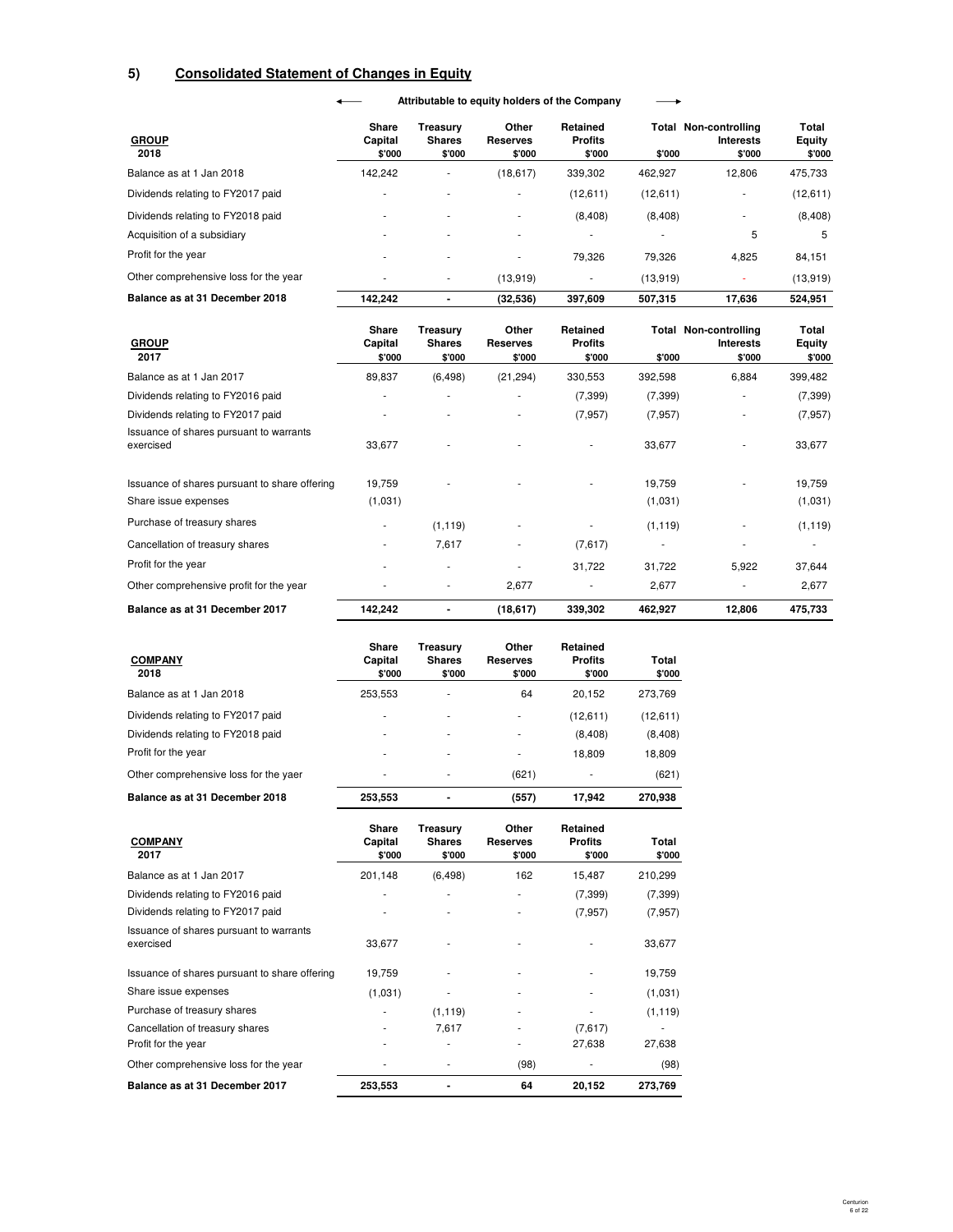# **6) Segment Information**

**Segmented revenue and results for business or geographical segments (of the group) in the form presented in the issuer's most recently audited annual financial statements, with comparative information for the immediately preceding period**

**The business of the Group is organised into the following business segments:**

**a) Workers Accommodation**

**b) Students Accommodation**

**c) Others**

| Year ended 31 December 2018                                                                                                                                                                                             | Workers<br>Accommodation<br>\$'000 | Students<br>Accommodation<br>\$'000 | Others<br>\$'000 | Total<br>\$'000                                               |
|-------------------------------------------------------------------------------------------------------------------------------------------------------------------------------------------------------------------------|------------------------------------|-------------------------------------|------------------|---------------------------------------------------------------|
| Sales to external parties                                                                                                                                                                                               | 80,605                             | 37,731                              | 1,734            | 120,070                                                       |
| Timing of revenue recognition in relation to<br>revenue from contracts with customers<br>- Point in time<br>- Over time                                                                                                 | 3,076<br>682<br>3,758              | 1,829<br>1,436<br>3,265             | 1,505<br>1,505   | 6,410<br>2,118<br>8,528                                       |
| Segment results<br>Finance expense<br>Interest income<br>Dividend income<br>Fair value (losses)/gains on investment                                                                                                     | 49,944<br>(15, 279)                | 13,663<br>(8,649)                   | 665<br>(1)       | 64,272<br>(23,929)<br>1,046<br>73                             |
| properties and assets held for sales<br>Share of profit/(loss) of associated companies                                                                                                                                  | (12, 227)                          | 60,925                              | (145)            | 48,553                                                        |
| and joint ventures<br>Profit before tax<br>Income tax expense<br>Net profit                                                                                                                                             | 6,151                              | 425                                 | (5)              | 6,571<br>96,586<br>(12, 435)<br>84,151                        |
| Segment assets<br>Short-term bank deposits<br>Financial assets, at fair value through other<br>comprehensive income<br>Investments in associated companies<br>Investments in joint venture<br>Consolidated total assets | 668,193                            | 473,765                             | 6,697            | 1,148,655<br>44,287<br>9,322<br>116,699<br>4,604<br>1,323,567 |
| Segment liabilities<br>Borrowings<br>Current income tax liabilities<br>Deferred income tax liabilities<br>Consolidated total liabilities                                                                                | 25,547<br>469,210                  | 17,728<br>269,179                   | 809<br>8         | 44,084<br>738,397<br>8,018<br>8,117<br>798,616                |
| Capital expenditure                                                                                                                                                                                                     | 14,296                             | 104,758                             | 1                | 119,055                                                       |
| Depreciation                                                                                                                                                                                                            | 1,926                              | 1,124                               | 36               | 3,086                                                         |
| Amortisation                                                                                                                                                                                                            |                                    |                                     |                  |                                                               |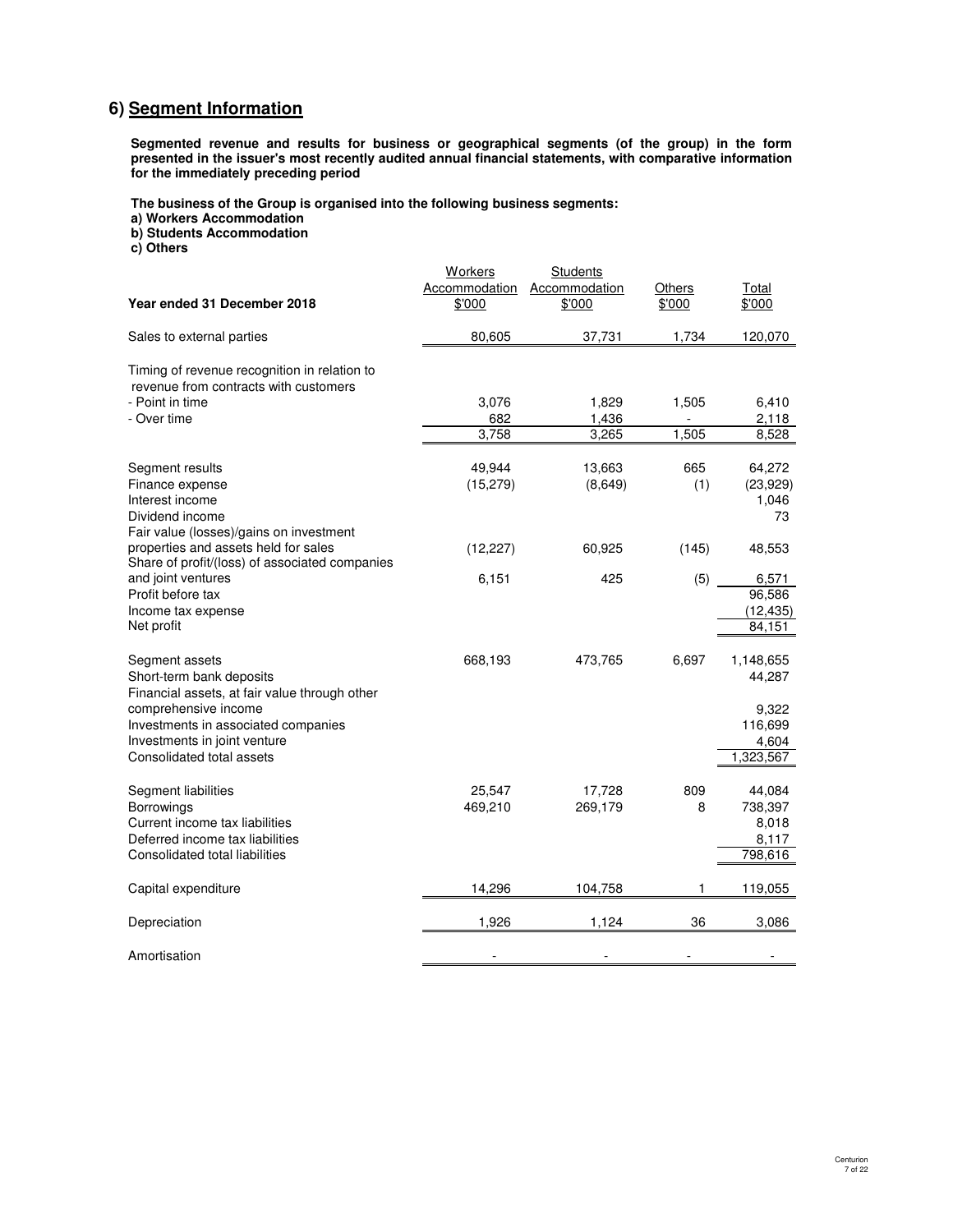|                                                                                                                                                                                                                                  | Workers<br>Accommodation | <b>Students</b><br>Accommodation | Others         | Total                                                              |
|----------------------------------------------------------------------------------------------------------------------------------------------------------------------------------------------------------------------------------|--------------------------|----------------------------------|----------------|--------------------------------------------------------------------|
| Year ended 31 December 2017                                                                                                                                                                                                      | \$'000                   | \$'000                           | \$'000         | \$'000                                                             |
| Sales to external parties                                                                                                                                                                                                        | 100,397                  | 34,989                           | 1,727          | 137,113                                                            |
| Timing of revenue recognition in relation to<br>revenue from contracts with customers<br>- Point in time<br>- Over time                                                                                                          | 3,833<br>653<br>4,486    | 1,777<br>116<br>1,893            | 1,516<br>1,516 | 7,126<br>769<br>7,895                                              |
| Segment results<br>Finance expense<br>Listing expenses<br>Interest income<br>Dividend income<br>Fair value (losses)/gains on investment                                                                                          | 60,330<br>(13, 893)      | 12,929<br>(7,643)                | 367<br>(9)     | 73,626<br>(21, 545)<br>(6,869)<br>906<br>107                       |
| properties and assets held for sales<br>Impairment of property, plant and equipment<br>Impairment of intangible asset<br>Share of profit/(loss) of associated companies<br>Profit before tax<br>Income tax expense<br>Net profit | (3,871)<br>3,966         | 1,388<br>657                     | 1,263<br>(17)  | (1,220)<br>(14)<br>(207)<br>4.606<br>49,390<br>(11, 746)<br>37,644 |
| Segment assets<br>Short-term bank deposits<br>Available-for-sale, financial assets<br>Tax recoverable<br>Investments in associated companies<br>Consolidated total assets                                                        | 685,167                  | 332,070                          | 9,056          | 1,026,293<br>37,454<br>11,887<br>547<br>112,810<br>1,188,991       |
| Segment liabilities<br>Borrowings<br>Current income tax liabilities<br>Deferred income tax liabilities<br>Consolidated total liabilities                                                                                         | 32,380<br>426,502        | 12,300<br>226,110                | 1,390<br>26    | 46,070<br>652,638<br>10,455<br>4,095<br>713,258                    |
| Capital expenditure                                                                                                                                                                                                              | 8,624                    | 16,021                           |                | 24,645                                                             |
| Depreciation                                                                                                                                                                                                                     | 2,042                    | 1,044                            | 34             | 3,120                                                              |
| Amortisation                                                                                                                                                                                                                     | 1,649                    | $\blacksquare$                   |                | 1,649                                                              |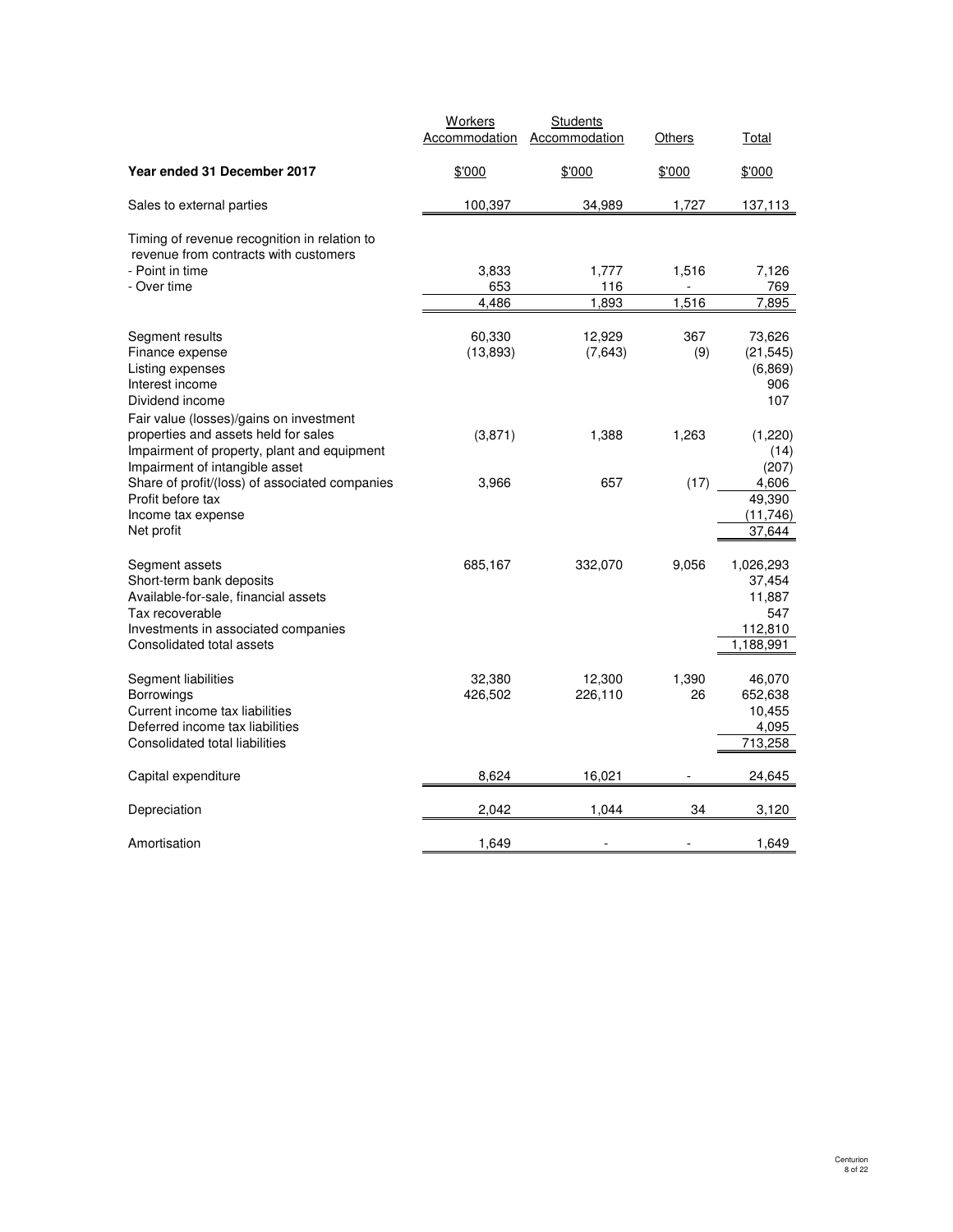# **7) NOTES TO THE UNAUDITED FOURTH QUARTER AND TWELVE MONTHS CONSOLIDATED FINANCIAL STATEMENTS**

FOR THE YEAR ENDED 31 DECEMBER 2018

## **a) General information**

Centurion Corporation Limited (the "Company") is incorporated and domiciled in Singapore and is dual listed on both the Main Board of the Singapore Exchange Securities Trading Limited ("SGT-ST") and the Stock Exchange of Hong Kong Limited (the "SEHK"). The address of its registered office is 45 Ubi Road 1, #05-01, Singapore 408696.

The principal activities of the Company include investment holding and provision of management services.

The financial statements are presented in thousands of Singapore Dollars (S\$'000) unless otherwise stated.

## **b) Basis of preparation**

The financial statements of the Group and the Company have been prepared in accordance with the Singapore Financial Reporting Standards (International) ("SFRS(I)") and International Financial Reporting Standards ("IFRS") under the historical cost convention, except as disclosed in the accounting policies below.

## Adoption of SFRS(I)

As required by the listing requirements of Singapore Exchange, the Group has adopted SFRS(I) on 1 January 2018. These financial statements for the year ended 31 December 2018 are the first set of financial statements the Group prepared in accordance with SFRS(I). The Group's previously issued financial statements for periods up to and including the financial year ended 31 December 2017 were prepared in accordance with IFRS, including International Accounting Standards and Interpretations adopted by International Accounting Standard Board.

For the purpose of SFRS(I), financial statements that have been prepared in accordance and complied with IFRS are deemed to have also complied with SFRS(I).

SFRS(I) comprise standards and interpretations that are equivalent to IFRS. All references to SFRS(I) and IFRS are referred to collectively as 'IFRS' in these financial statements, unless specified otherwise.

IFRS 9 Financial Instruments - The Group has assessed the business models that are applicable on 1 January 2018 to financial assets so as to classify them into the appropriate categories under IFRS 9. The Group has elected to recognise changes in the fair value of all its debts instruments and previously classified as avaliablefor-sale, in other comprehensive income. Accordingly, "Financial assets, available-for-sale" on the statement of financial position have been redesignated as "Financial assets, at fair value through other comprehensive income". Apart from this, the adoption of IFRS 9 has no significant impact on the Group's financial position and results of operations.

IFRS 15 Revenue from contracts with customers - The Group establishes a single comprehensive model for entities to use in accounting for revenue arising from contracts with customers. Under IFRS 15, an entity recognises revenue when (or as) a performance obligation is satisfied, i.e. when "control" of the goods or services underlying the particular performance obligation is transferred to the customer. In accordance with the requirements of IFRS 1, the Group adopted IFRS 15 retrospectively. The adoption of IFRS 15 did not result in adjustments to the previously issued financial statements. The Group's major revenue stream is mainly rental income generated from workers and student accommodation assets, which is accounted for in accordance with IAS 17 Leases.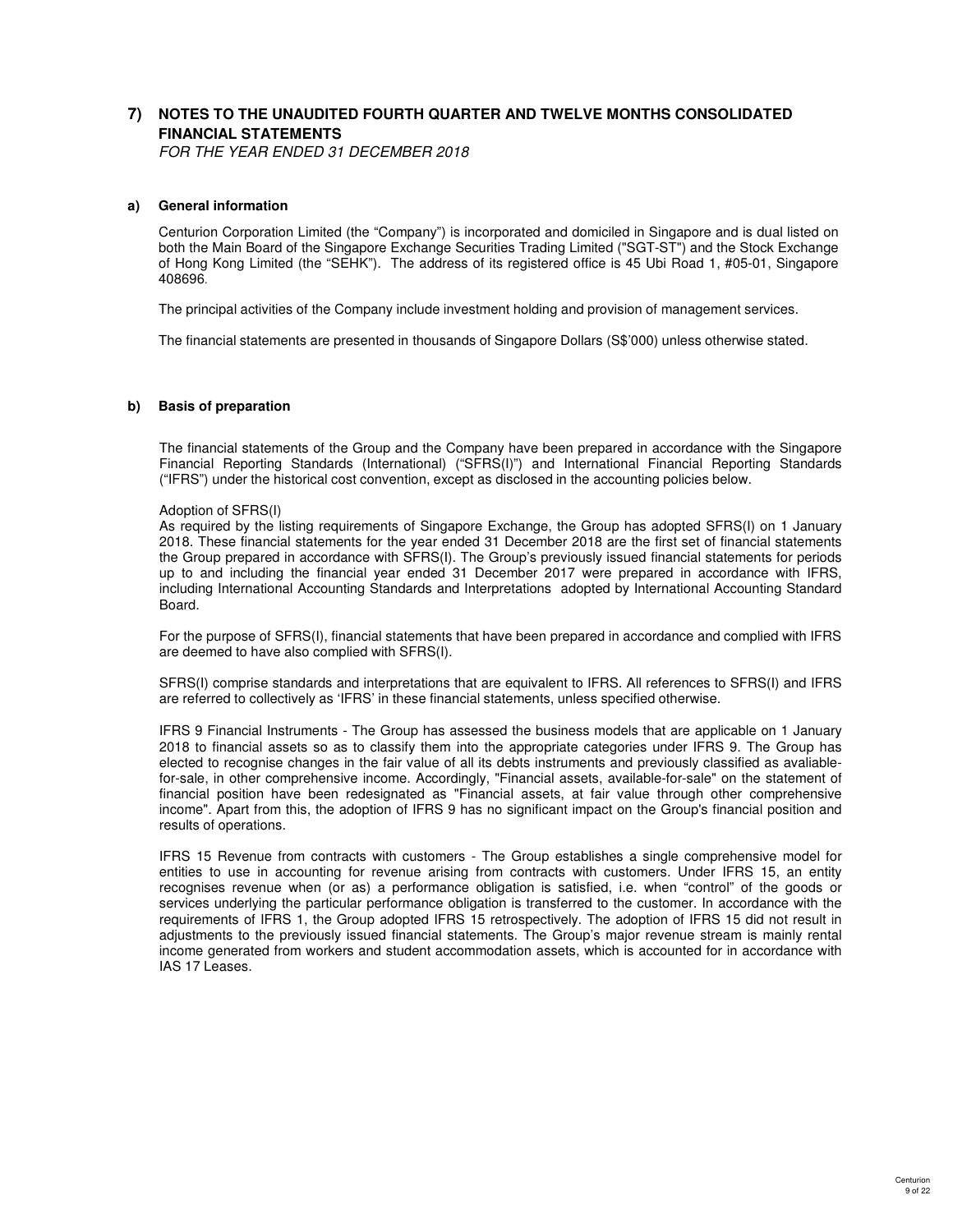## **c) Assessment of adoption of IFRS 16 impact to the Group**

IFRS 16 Leases - This standard will result in almost all leases being recognised on the balance sheet, as the distinction between operating and finance leases is removed. Under the new standard, an asset (the right to use the leased item) and a financial liability to pay rentals are recognised. The only exceptions are short-term and low-value leases. The accounting for lessors will not change significantly.

The Group will apply the standard from its mandatory adoption date of 1 January 2019. The Group intends to apply the simplified transition approach and will not restate comparative amounts for the year prior to first adoption. Right-of-use assets for property leases will be measured on transition as if the new rules has always been applied. All other right-of-use assets will be measured at the amount of the lease liability on adoption (adjusted for any prepaid or accrued lease expenses).

As at 31 December 2018, the Group has non-cancellable operating lease commitments of S\$82,928,000. Of these commitments, approximately S\$1,078,000 relate to short-term leases and S\$69,000 to low value leases and which will both be recognised on a straight-line basis as expense in profit or loss.

For the remaining lease commitments the Group expects to recognise right-of-use assets of approximately S\$40,651,000 on 1 January 2019, lease liabilities of S\$40,651,000 (after adjustments for prepayments and accrued lease payments recognised). Net current assets will be S\$3,973,000 lower due to the presentation of a portion of the liability as a current liability.

The Group expects that net profit after tax will increase by approximately S\$1,645,000 for 2019 as a result of adopting the new rules.

Operating cash flows will increase and financing cash flows will decrease by approximately S\$4,796,000 as repayment of the principal portion of the lease liabilities will be classified as cash flows from financing activities.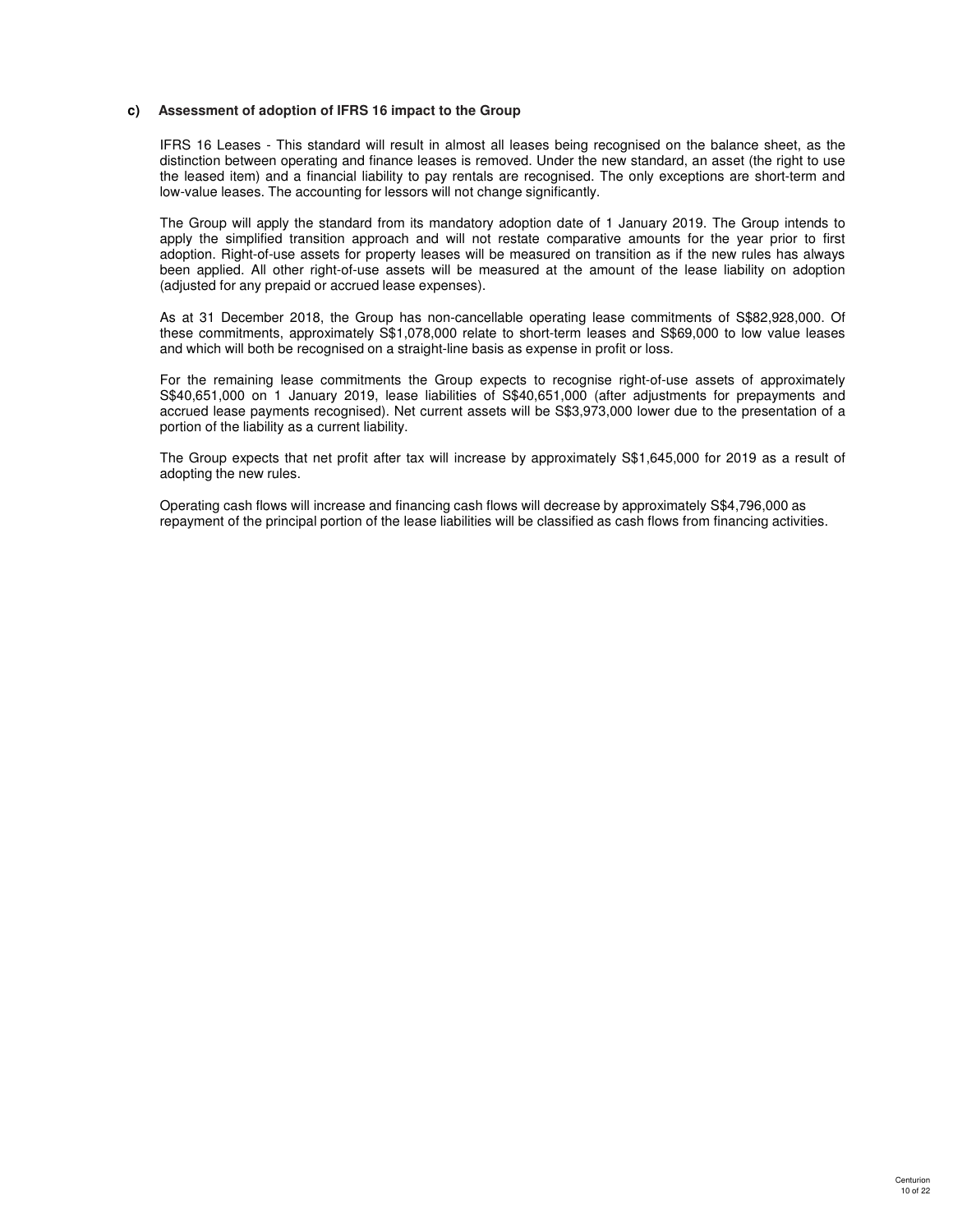## **d) Revenue**

|  |                                     | Rental income from investment properties |
|--|-------------------------------------|------------------------------------------|
|  | Rental income from operating leases |                                          |

# **e) Revenue and profit breakdown**

|                                                    | <b>Twelve months ended 31 December</b> |        |        |
|----------------------------------------------------|----------------------------------------|--------|--------|
|                                                    | 2018                                   | 2017   | Change |
|                                                    | \$ '000                                | \$'000 | %      |
| Continuing operation:                              |                                        |        |        |
| (a) Revenue reported for first half year           | 60.476                                 | 71.269 | (15)   |
| (b) Profit after tax reported for first half year  | 21.552                                 | 23,239 | (7)    |
| (c) Revenue reported for second half year          | 59.594                                 | 65.844 | (9)    |
| (d) Profit after tax reported for second half year | 62.599                                 | 14,405 | 335    |

**Fourth quarter ended 31 December**

## **f) Other income and gains - net**

|                                                                           | 2018   | 2017    | Change |
|---------------------------------------------------------------------------|--------|---------|--------|
|                                                                           | \$'000 | \$ '000 | %      |
|                                                                           |        |         |        |
| Rental income                                                             | 18     | 12      | 50     |
| Interest income                                                           | 1.046  | 906     | 15     |
| Dividend income                                                           | 73     | 107     | (32)   |
| Currency exchange loss-net                                                | (402)  | (277)   | 45     |
| Net gain/(loss) on disposal of plant and equipment                        | 5      | (59)    | N/M    |
| Government grants                                                         | 121    | 172     | (30)   |
| Impairment of property, plant and equipment                               |        | (14)    | N/M    |
| Financial assets, at fair value through other comprehensive income        |        |         |        |
| - reclassification from other comprehensive income on disposal            | (12)   | 69      | N/M    |
| Fair value gain on financial assets, at fair value through profit or loss | 164    |         | N/M    |
| <b>Others</b>                                                             | 210    | 435     | (52)   |
|                                                                           | 1.223  | 1.351   | (9)    |

### **g) Income tax expense**

Tax expense attributable to the profit is made up of:

- Profit for the financial year Current income tax Deferred income tax
- (Over)/under provision in prior financial years Current income tax (854) (144) 377 (854) (144) (149) 377 (854) (149) (149) 377 (159) (169) 377 (169) (169) (169) 1,937 (103) Deferred income tax (63) (12,435

| Revenue                                        |         | Group<br>Twelve months ended 31 December |        |  |  |
|------------------------------------------------|---------|------------------------------------------|--------|--|--|
|                                                |         |                                          |        |  |  |
|                                                | 2018    | 2017                                     | Change |  |  |
|                                                | \$'000  | \$ '000                                  | %      |  |  |
|                                                |         |                                          |        |  |  |
| Rental income from investment properties       | 108.367 | 125.915                                  | (14)   |  |  |
| Rental income from operating leases            | 3.175   | 3.303                                    | (4)    |  |  |
| Revenue from contracts with customers (IFRS15) |         |                                          |        |  |  |
| Other revenue from accomodation business       | 4.905   | 5.610                                    | (13)   |  |  |
| Sales of optical storage media                 | 1.505   | 1.516                                    | (1)    |  |  |
| Management services                            | 2.118   | 769                                      | 175    |  |  |
| Total revenue                                  | 120.070 | 137.113                                  | (12)   |  |  |

| Group<br><b>Twelve months ended 31 December</b> |        |        |  |
|-------------------------------------------------|--------|--------|--|
| 2018<br>2017<br>\$ '000<br>\$ '000<br>%         |        | Change |  |
| 60,476                                          | 71,269 | (15)   |  |
| 21.552                                          | 23.239 | (7)    |  |
| 59.594                                          | 65.844 | (9)    |  |
| 62,599                                          | 14.405 | 335    |  |
|                                                 |        |        |  |

 $\overline{\phantom{a}}$ 

**Group Twelve months ended 31 December**

| ıο                                     | ے ا     | ບບ          |
|----------------------------------------|---------|-------------|
| 1,046                                  | 906     | 15          |
| 73                                     | 107     | (32)        |
| (402)                                  | (277)   | 45          |
| 5                                      | (59)    | N/M         |
| 121                                    | 172     | (30)        |
|                                        | (14)    | N/M         |
|                                        |         |             |
| (12)                                   | 69      | N/M         |
| 164                                    |         | N/M         |
| 210                                    | 435     | (52)        |
| 1,223                                  | 1,351   | (9)         |
|                                        |         |             |
|                                        |         |             |
|                                        | Group   |             |
| <b>Twelve months ended 31 December</b> |         |             |
| 2018                                   | 2017    |             |
| \$ '000                                | \$ '000 | Change<br>℅ |
|                                        |         |             |
|                                        |         |             |
| 7,693                                  | 9,847   |             |
| 4,428                                  | 816     | (22)<br>443 |
| 12,121                                 | 10,663  | 14          |
|                                        |         |             |

 $11,746$  6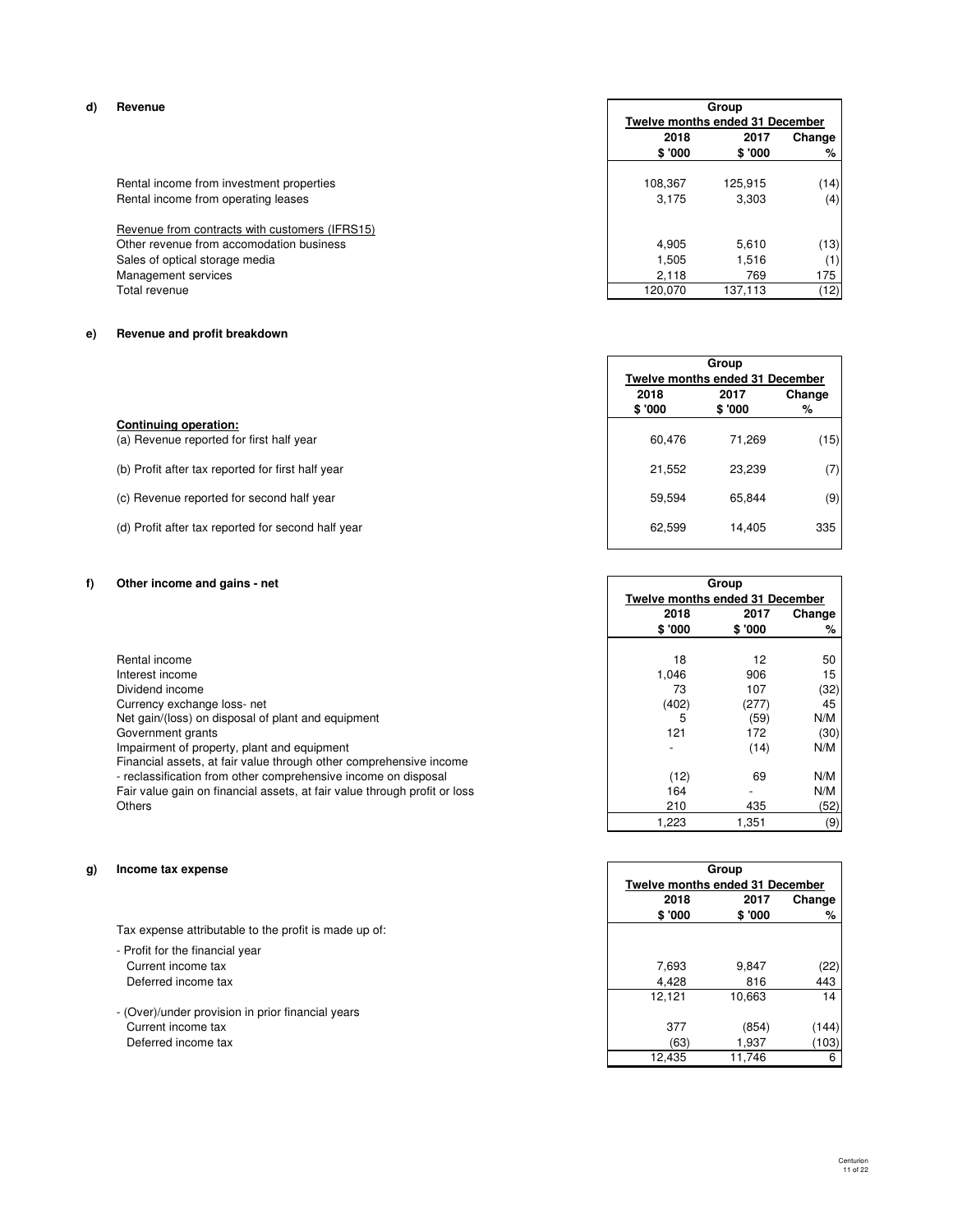#### **h) Other information on Income Statement**

|                                                         |         | Group<br>Twelve months ended 31 December |      |  |
|---------------------------------------------------------|---------|------------------------------------------|------|--|
|                                                         |         |                                          |      |  |
|                                                         | 2018    | 2017<br>Change                           |      |  |
|                                                         | \$'000  | \$'000                                   | %    |  |
| Depreciation and amortisation                           | (3,086) | (4,769)                                  | (35) |  |
| Allowance for impairment of trade and other receivables | (72)    | (149)                                    | (52) |  |
|                                                         |         |                                          |      |  |

#### **i) Trade and other receivables**

Trade receivables primarily consisted of the trade receivables from non-related parties i.e.customers.

The majority of the group's sales are on cash terms. The remaining overdue amounts, were mainly due to some customers requesting for a delay in payment and we allow them for deferred settlement of up to 30 days (for workers and student accommodation) or up to 90 days (for commercial tenants of student accommodations and optical disc business), as the case may be, after considering the requesting customer's rental deposit balance, payment history and financial situation, in order to maintain long term relationships with the customers.

The ageing analysis of trade receivables based on invoice date is as follows:

|                                           | Group  |                         |
|-------------------------------------------|--------|-------------------------|
|                                           |        | 31 Dec 2018 31 Dec 2017 |
|                                           | \$'000 | \$ '000                 |
|                                           |        |                         |
| Up to 3 months                            | 2,892  | 2,546                   |
| 3 to 6 months                             | 302    | 186                     |
| Over 6 months                             | 672    | 655                     |
|                                           | 3,866  | 3,387                   |
| Less: Cumulative allowance for impairment | (781)  | (852)                   |
|                                           | 3,085  | 2,535                   |

#### **j) Trade and other payables**

Trade payables mainly comprised payables to utilities, suppliers of consumables and services.

Trade payables that are aged over 3 months were mainly due to liabilities recognised but under negotiation with suppliers over payment or goods/services delivered. Our trade payables were due according to the terms on the relevant contracts. In general, our suppliers grant us a credit term of cash terms of up to 30 days and we settle our payment by cheque or bank transfer.

The ageing analysis of trade payables based on invoice date is as follows:

|                |        | Group                             |  |
|----------------|--------|-----------------------------------|--|
|                | \$'000 | 31 Dec 2018 31 Dec 2017<br>\$'000 |  |
| Up to 3 months | 3,562  | 3,025                             |  |
| 3 to 6 months  | 51     | 358                               |  |
| Over 6 months  | 624    | 408                               |  |
|                | 4.237  | 3.791                             |  |

N/M: Not meaningful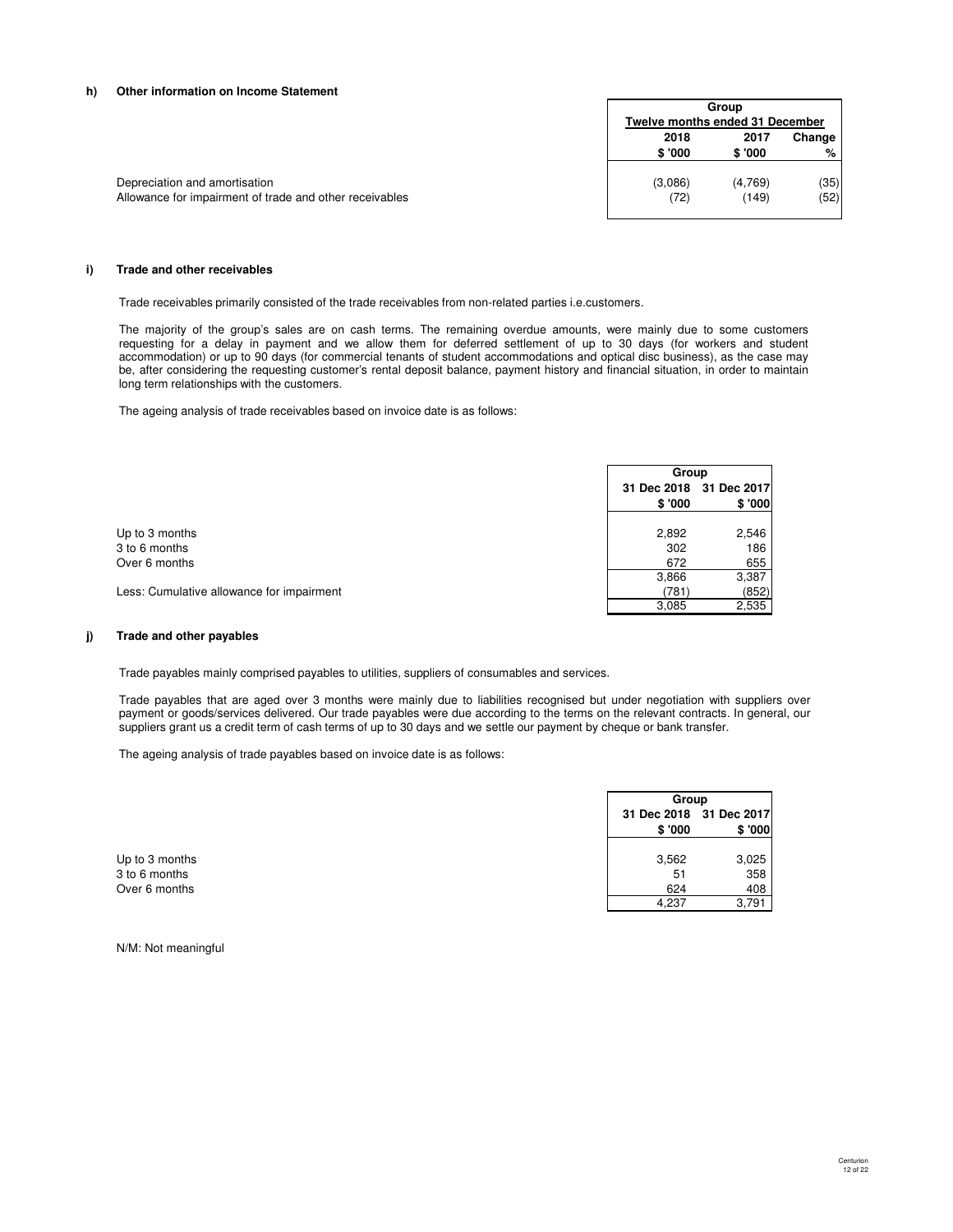#### **k) Group's borrowings**

**(i) Amount repayable in one year or less, or on demand**

|           |                       | Group                 |  |
|-----------|-----------------------|-----------------------|--|
|           | 31 Dec 2018<br>\$'000 | 31 Dec 2017<br>\$'000 |  |
|           |                       |                       |  |
| Secured   | 42,055                | 40,335                |  |
| Unsecured | 939                   | 67,195                |  |
| Sub Total | 42,994                | 107,530               |  |
|           |                       |                       |  |

| Group                 |                       |
|-----------------------|-----------------------|
| 31 Dec 2018<br>\$'000 | 31 Dec 2017<br>\$'000 |
|                       |                       |
| 560,984               | 407,613               |
| 134.419               | 137,495               |
| 695,403               | 545,108               |
|                       |                       |
| 738,397               | 652,638               |

# **Total borrowings**

## **(iii) Details of any collateral**

**(ii) Amount repayable after one year**

The Group's secured borrowings include bank borrowings and lease liabilities. The borrowings are secured by fixed charges over certain bank deposits and investment properties of the subsidiaries.

## **l) Share capital and treasury shares**

| Share capital                       | Group and<br>Company<br>No. of shares<br>issued | Group<br>Share capital<br>\$'000 | Company<br>Share capital<br>\$ '000 |
|-------------------------------------|-------------------------------------------------|----------------------------------|-------------------------------------|
| Beginning and end of financial year | 840,778,624                                     | 142.242                          | 253,553                             |

|             | Company     |  |  |  |
|-------------|-------------|--|--|--|
| 31 Dec 2018 | 31 Dec 2017 |  |  |  |
|             |             |  |  |  |
| 840.778.624 | 840,778,624 |  |  |  |

Total number of issued shares excluding treasury shares

All issued ordinary shares are fully paid. There is no par value for these ordinary shares.

#### **Share options, warrants and convertibles**

As at 31 December 2018 and 31 December 2017, the Company did not have any employee share option scheme and no outstanding options, warrants or convertibles.

## **Treasury shares and subsidiary holdings**

|                                                                                                                                         | Company     |             |
|-----------------------------------------------------------------------------------------------------------------------------------------|-------------|-------------|
|                                                                                                                                         | As at       | As at       |
|                                                                                                                                         | 31 Dec 2018 | 31 Dec 2017 |
| Number of shares held as treasury shares                                                                                                |             |             |
| Number of subsidiary holdings                                                                                                           |             |             |
| Percentage of the aggregate number of treasury shares and<br>subsidiary holdings held against the total number of shares<br>outstanding | $0\%$       | 0%          |

There were no sales, transfers, cancellation and/or use of treasury shares and subsidiary holdings as at the end of the current financial year reported on.

#### **m) Purchase, sales or redemption of the Company's listed securities and cancellation of treasury shares**

There was no purchase, sales or redemption of the Company's listed securities and cancellation of treasury shares during the year ended 31 December 2018.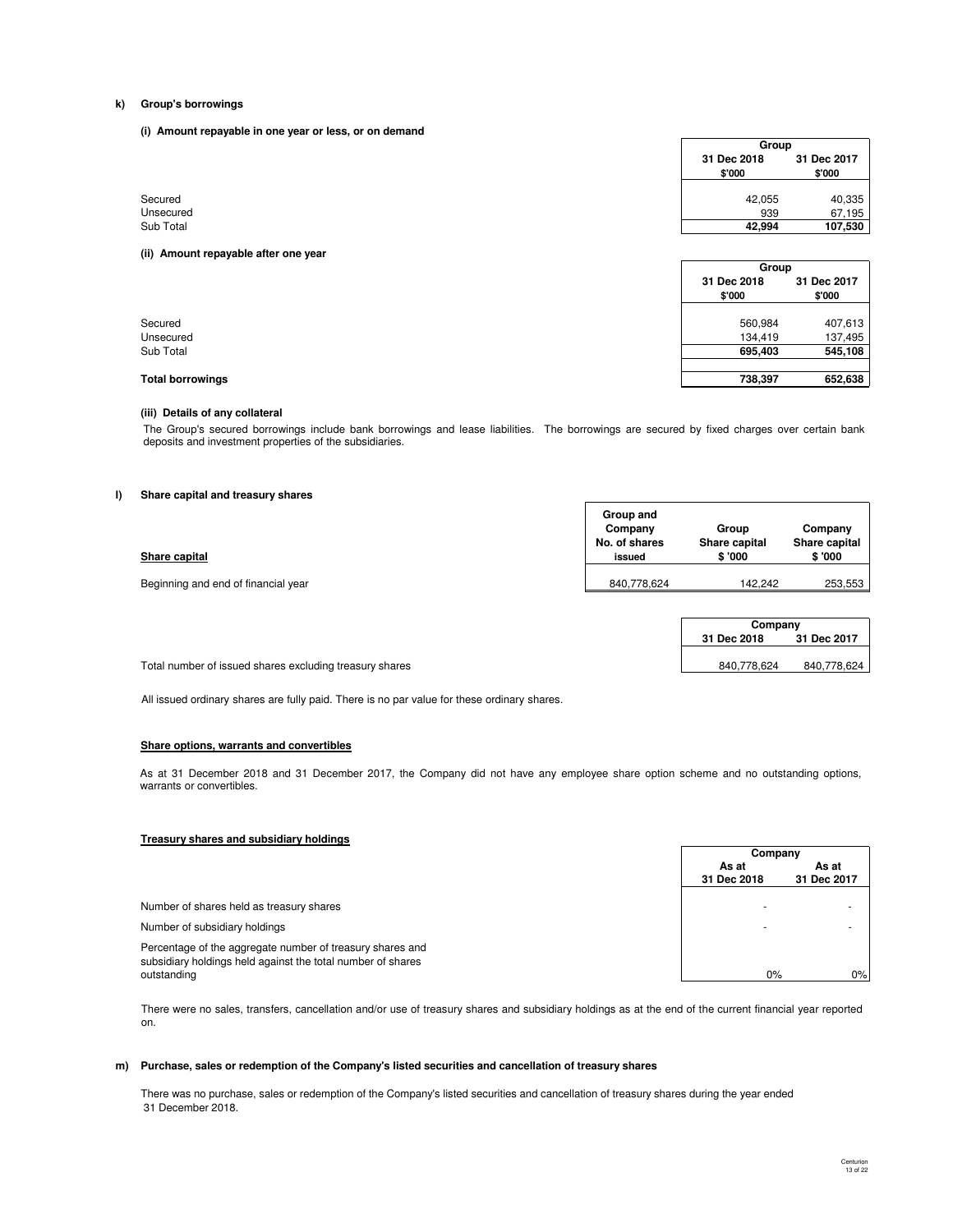### **8. Group Performance Review**

**A review of the performance of the group, to the extent necessary for a reasonable understanding of the group's business. It must include a discussion of the following:**

**(a) any significant factors that affected the turnover, costs, and earnings of the group for the current financial period reported on, including (where applicable) seasonal or cyclical factors; and**

**(b) any material factors that affected the cash flow, working capital, assets or liabilities of the group during the current financial period reported on**

#### **(a)(i) Fourth quarter review - 4Q 2018 vs 4Q 2017**

The Group posted S\$31.3 million in revenue in the quarter ended 31 December 2018 ("4Q 2018'), which was 7% or S\$2.3 million lower year-on-year, from S\$33.6 million in the quarter ended 31 December 2017 ("4Q 2017").

The lower revenue was mainly attributable to the lease expiry of Westlite Tuas in Singapore, which ceased operations in December 2017. Excluding Westlite Tuas' revenue in 4Q 2017, revenue would have increased 3% year-on-year or S\$1.1 million, mainly due to the Group's recent acquisition of dwell Princess Street in Manchester and a strong showing from the workers accommodation in Malaysia, which delivered a high occupancy rate of 96%.

Despite a reduction in revenue, the Group posted S\$22.9 million in gross profit in 4Q 2018, as compared to S\$22.8 million in 4Q 2017. Gross profit margin improved to 73% as compared to 68% in the corresponding quarter.

Administrative expenses were lower by S\$3.2 million, mainly due to the absence of one-off professional fees of S\$2.6 million incurred during 4Q 2017, in preparation for the dual primary listing on the Hong Kong Stock Exchange.

Finance expenses increased by S\$0.7 million on the back of higher interest rates on borrowings as compared to the previous year, as well as new borrowings to fund the Group's acquisitions.

Share of profit of associated companies and joint venture reduced S\$0.4 million, mainly due to reduction in fair valuation gains on investment properties of associated companies and joint venture.

Following a review by independent valuers on the Group's investment properties and assets held for sale, the Group recorded S\$48.6 million in net fair valuation gains in 4Q 2018, as compared to S\$1.5 million in net fair valuation loss in 4Q 2017. The gains were mainly derived from the Group's student accommodation portfolio in the United Kingdom ("UK'), which continued to achieve high occupancy, consistent earnings and rental growth. Despite uncertainties surrounding Brexit, a positive outlook for UK purpose-built student accommodation asset ("PBSA") over the longer term and a strong market appetite to deploy capital in the sector has led to higher yield compression in 2018.

Income tax expense increased by S\$5.4 million mainly due to the provision for deferred tax of S\$4.4 million, which arose from the fair valuation gains recognised on the Group's investment properties in Australia, and Malaysia.

Net profit after tax derived from the Group's operations was S\$54.0 million, an increase of S\$47.0 million from 4Q 2017.

Excluding one-off items including dual-listing expenses, fair valuation gains on investment properties and provision of deferred tax arising from fair valuation gains, the Group posted profit from core business operations of S\$9.5 million in 4Q 2018, down S\$1.3 million from S\$10.7 million in 4Q 2017, mainly due to the absence of Westlite Tuas operations and higher finance expenses.

### **(a)(ii) Twelve months 2018 review - FY2018 vs FY2017**

The Group posted revenue of S\$120.1 million in the year ended 31 December 2018 ("FY2018"), a 12% or S\$17.0 million decrease from S\$137.1 million in the year ended 31 December 2017 ("FY2017").

This was mainly due to the lease expiry of Westlite Tuas, which ceased operations in December 2017. The lower revenue was partially offset by the better performance of the Group's workers accommodation in Malaysia, ASPRI-Westlite Papan as well as student accommodation assets in the UK. Revenue would have increased by S\$3.4 million if excluding Westlite Tuas' revenue in FY2017.

Gross profit in FY2018 was S\$7.9 million lower, however gross profit margin has improved from 69% to 72% due to the absence of Westlite Tuas's revenue that has a lower gross profit margin and the better revenue performance of ASPRI-Westlite Papan, Malaysia, and United Kingdom assets in term of rents and occupancy rates.

Administrative costs reduced by S\$5.8 million on the absence of the dual-listing expenses of S\$6.9 million incurred in FY2017. Excluding the non-recurring cost, administrative expenses would have increased S\$1.0 million, in line with the Group's expanding business operations.

Finance expenses increased by S\$2.4 million, mainly due to higher borrowings due to acquisitions and higher interest rates on the Group's borrowings.

Share of the profit of associated companies and joint ventures increased by S\$2.0 million in FY2018, mainly due to fair valuation gains on Westlite Mandai recorded in FY2018, as well as an additional share of the profit from the Centurion US Student Housing Fund launched in late 2017.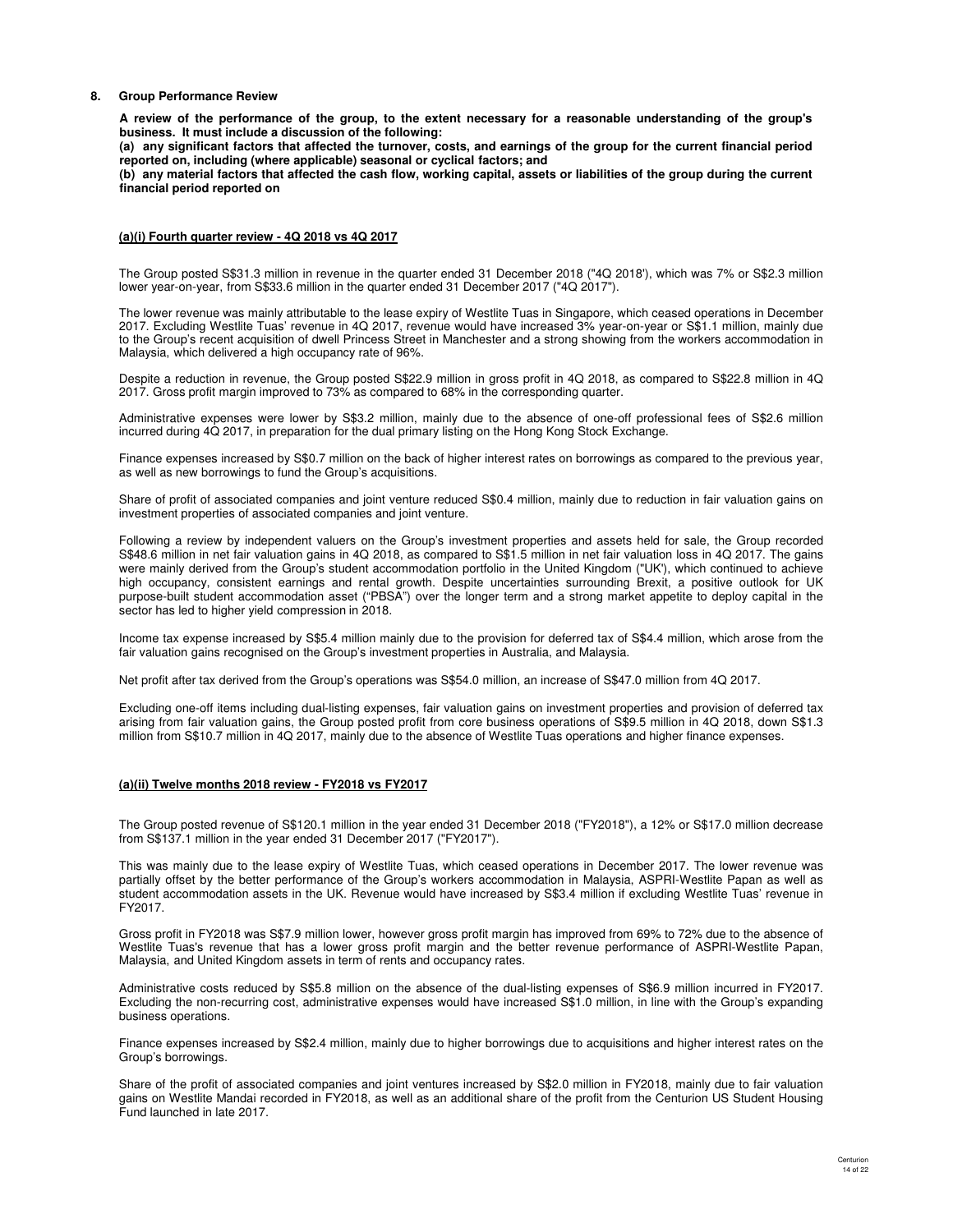The Group recorded a net fair valuation gain of S\$48.6 million in FY2018 as compared to a loss of S\$1.2 million in FY2017.

Income tax expenses increased S\$0.7 million mainly due to the provision for deferred tax arising from fair valuation gains of S\$4.4 million in FY2018 as compared to S\$2.8 million in FY2017.

Excluding one-off items including fair valuation gains on investment properties, provision of deferred tax arising from the fair valuation gains and dual-listing expenses, profit derived from the Group's core business operations was S\$39.6 million in FY2018, down S\$9.9 million from the year ago period. Excluding Westlite Tuas' performance from FY2017, profit from core business operations would have been S\$1.4 million lower, due to the higher finance cost.

The Group's net profit from core business operations attributable to equity holders of the Company was S\$34.3 million, after accounting for the non-controlling interest proportion of the results of ASPRI-Westlite Papan, in which the Group has a 51% interest.

#### **(b) Review of Group Balance Sheet**

#### **Assets**

In line with the Group's expansion and investing activities, cash and bank balances reduced by S\$12.9 million to S\$62.9 million as at 31 December 2018. Please refer to (d) review of the Group's cash flow statements for more information.

With the new International Financial Reporting Standard (IFRS) 9, the Group has reclassified assets under "available for sale financial assets" to "financial assets, at fair value through other comprehensive income". Additionally, there was a reduction of S\$2.6 million due to the redemption of certain fixed income investments upon maturity and fair value losses on investment.

Investments in associated companies increased S\$3.9 million, mainly due to the share of the profits of its associated companies and acquisition of interest in Centurion Student Accommodation Fund.

Investments in joint ventures increased S\$4.6 million following the acquisition of interest in IGIS Centurion No. 238 Professional Investors Private Real Estate Investment LLC.

Investment properties increased S\$144.8 million following the acquisition of dwell Princess Street in the UK, construction of Bukit Minyak in Malaysia, completion of Adelaide development in Australia as well as asset enhancement works that are currently being carried out for the Group's student accommodation assets in Australia and the UK.

### **Borrowings & Gearing**

As at 31 December 2018, the Group's net gearing ratio is 53%.

Current borrowings reduced \$64.5 million from the redemption of MTN of S\$65 million, which mature in July 2018.

Non-current borrowings increased S\$150 million mainly due to bank borrowings to finance the Group expansion.

The Group generated an operating cash flow of S\$57.5 million in FY2018. Interest cover remained adequate and within the Group's threshold at 3.1 times (or 4.4 times interest cover, excluding interest from Multicurrency Medium Term Notes ("MTN"). Developmental and acquired operating assets are primarily funded through long-term borrowings. The existing borrowings have a balance loan maturity profile averaging 8 years.

The Group's balance sheet remained healthy with S\$62.9 million cash and bank balances as at 31 December 2018.

### **(c) Review of Company Balance Sheet**

Receivables increased by S\$11.2 million mainly due to loans to subsidiaries of the Group to fund its expansion.

#### **(d) Review of Statement of Cash Flows**

In FY2018, the Group generated a positive cash flow of S\$57.5 million from operating activities.

During FY2018, S\$117.1 million was mainly used to fund the acquisition of dwell Princess Street in the UK, completion of the development in Adelaide, Australia as well as development of the Group's accommodation assets, in particular for Westlite Bukit Minyak, Malaysia, RMIT Village, Australia and dwell Cathedral, UK.

The Group generated net cash of S\$48.4 million from financing activities in FY2018 after financing was obtained for investments, which was offset by repayment of borrowings and interest paid during the year, as well as the payment of dividends to equity holders.

As a result of the above activities, the Group recorded a decrease in cash and cash equivalents of S\$11.3 million in FY2018.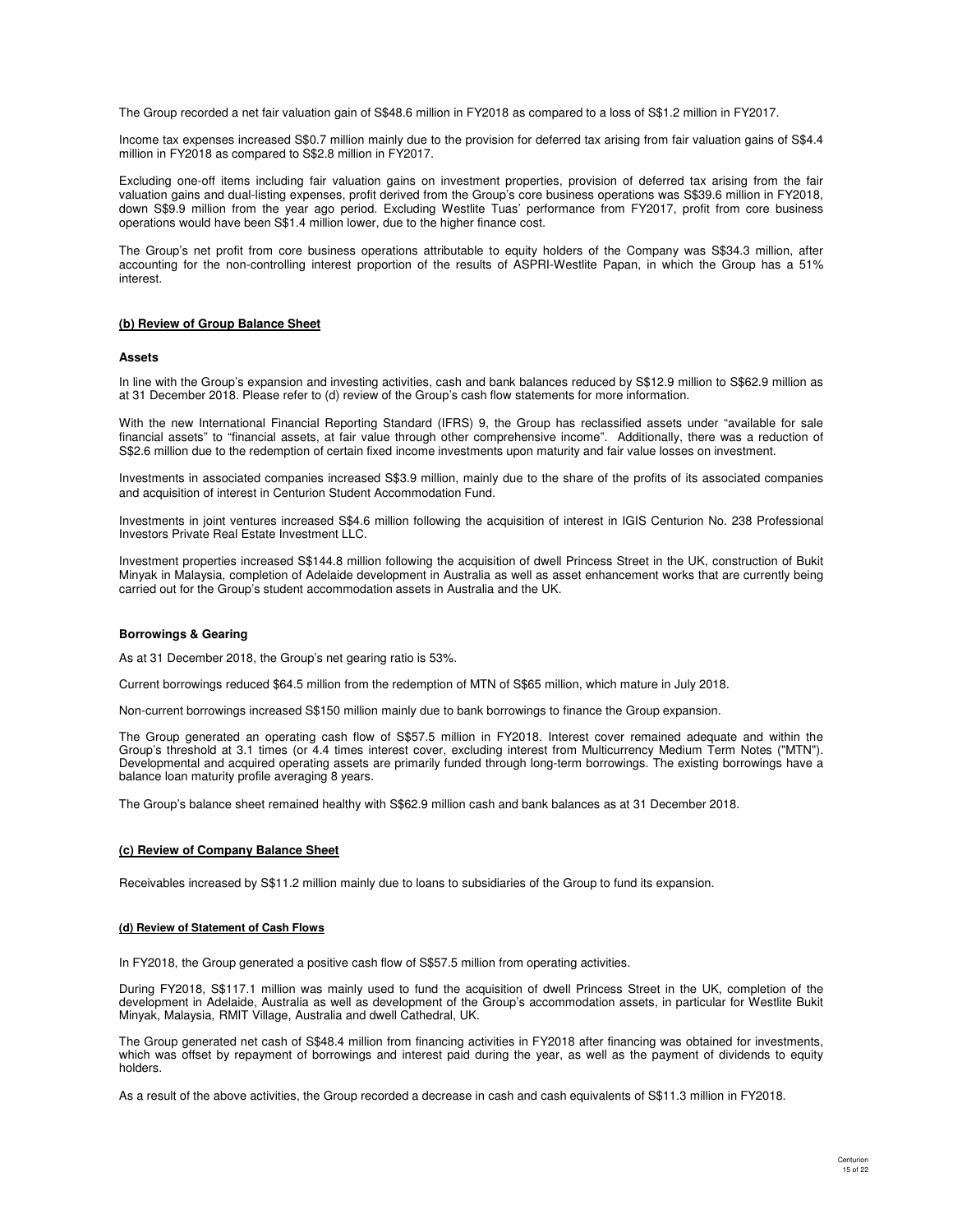## **9. (a) Earnings per share**

|                                                                                                 | Group                            |         | Group                           |         |
|-------------------------------------------------------------------------------------------------|----------------------------------|---------|---------------------------------|---------|
|                                                                                                 | Fourth quarter ended 31 December |         | Twelve months ended 31 December |         |
|                                                                                                 | 2018                             | 2017    | 2018                            | 2017    |
| Net profit attributable to equity holders of the<br>Company (S\$'000)                           | 53,111                           | 5,891   | 79,326                          | 31,722  |
| Weighted average number of ordinary shares<br>outstanding for basic earnings per share ('000)   | 840,778                          | 809,916 | 840,778                         | 760,836 |
| Weighted average number of ordinary shares<br>outstanding after adjustments for warrants ('000) | 840,778                          | 810,046 | 840,778                         | 760,836 |
| Earnings per ordinary share:                                                                    |                                  |         |                                 |         |
| (i) Basic earnings per share (cents)                                                            | 6.32                             | 0.73    | 9.43                            | 4.17    |
| (ii) Diluted earnings per share (cents)                                                         | 6.32                             | 0.73    | 9.43                            | 4.17    |

## **(b) Net asset value**

|                                                     |             | Group       |             | Company     |  |
|-----------------------------------------------------|-------------|-------------|-------------|-------------|--|
|                                                     | 31 Dec 18   | 31 Dec 17   | 31 Dec 18   | 31 Dec 17   |  |
|                                                     |             |             |             |             |  |
| Net asset value per ordinary share (see note below) | 60.34 cents | 55.06 cents | 32.22 cents | 32.56 cents |  |
|                                                     |             |             |             |             |  |

Note:

The Group's and Company's net asset value per ordinary share is calculated based on the Company's total number of existing shares excluding treasury shares, of 840,778,624 ordinary shares for the year ended 31 December 2018 and 31 December 2017.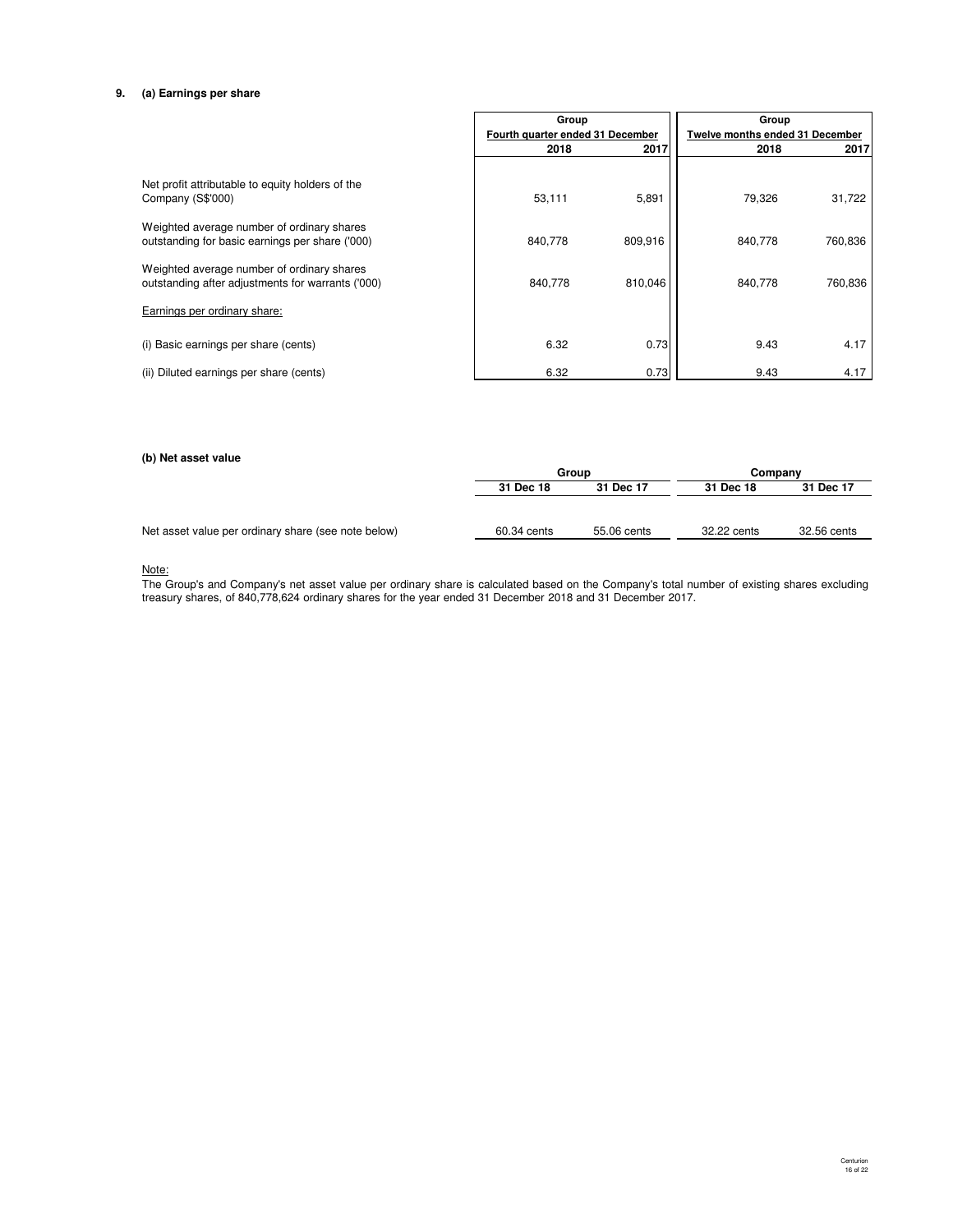**10. A commentary at the date of the announcement of the significant trends and competitive conditions of the industry in which the group operates and any known factors or events that may affect the group in the next reporting period and the next 12 months**

#### **Accommodation Business**

As at 31 December 2018, the Group operated a diversified portfolio of 28 operational purpose-built workers and student accommodation assets ("PBWA" and "PBSA", respectively) comprising 55,408 beds across Singapore, Malaysia, Australia, the United Kingdom ("UK") and United States ("US").

The portfolio is expected to grow to 31 assets totalling 62,656 beds by FY2019 following completion of its projects under planning/development and ongoing asset enhancement works, representing an expected increase of 13.1% in bed capacity from FY2018.

#### (a) Workers Accommodation

The Group had 26,100 beds across four operating workers accommodation assets in Singapore as at 31 December 2018, with a high average occupancy rate of 96.4% for FY2018.

Centurion expects the PBWA sector in Singapore to remain stable, largely due to the lack of new PBWA supply in the pipeline and the low attrition rate of foreign workers<sup>1</sup>. The population of Non-Domestic Foreign Workers with work permits (excluding Foreign Domestic Workers) was at 716,200<sup>2</sup> as at June 2018 (vs 718,400 as at Dec 2017), and while an estimated 36,300 PBWA beds will expire in 2019, no new supply of PBWA beds is expected in 2019.

With that, Centurion remains cautiously optimistic that its workers accommodation business will remain stable and continue to enjoy healthy occupancy and rental, given the Group's well-diversified customer base across different sectors from construction to marine, oil and gas to manufacturing, logistics and services, and the strategic location of its four workers accommodation assets. Service industry clients accounted for less than just 5% of our revenue in FY2018, and anticipated contraction due to tightened employment quota for foreign workers in the service industry is not likely to have significant impact on our business.

As at 31 December 2018, Centurion operated 23,700 beds across six workers accommodation assets in Malaysia. With its assets well-located in key manufacturing hubs, the Group enjoyed an average occupancy of 94% for FY2018.

Looking ahead, the Group expects to benefit from increased demand driven by ethical compliance requirements from the Responsible Business Alliance as well as regulatory control with continued efforts from the Malaysia government to ensure proper housing for foreign workers.

The Group believes that it is well-placed to see growth in occupancy and rental rates. Leveraging on the Group's market leadership position in the PBWA sector, Centurion has expanded beyond the state of Johor to Penang, another important manufacturing hub for multi-national companies. Its latest newbuild PBWA asset, Westlite Bukit Minyak, has received Certificate of Completion and Compliance in January 2019, and expects to receive its first residents from February, with occupancy ramping up progressively over the year.

#### (b) Student Accommodation

Seeing strong growth potential within the PBSA sector, the Group embarked on three new acquisitions in the UK and South Korea during the year to broaden its geographical reach. As at 31 December 2018, the Group had a portfolio of 5,608 beds across 18 operational assets in the US, UK, Australia and Singapore.

The Group's UK portfolio, which comprises 10 assets strategically located near top universities, achieved a healthy average occupancy of 93.3% for FY2018. The UK maintains its standing as one of the top tertiary education markets in the world with Cushman and Wakefield's data pointing at healthy, resilient demand for quality education institutions in the country.

In line with the Group's commitment to continue seeking opportunities in markets with strong fundamentals, Centurion announced its entry into Nottingham city with completion of dwell Castle Gate Haus' acquisition in the last quarter of 2018, in addition to dwell Princess Street in Manchester earlier in the year.

In Australia, RMIT Village in Melbourne has achieved a stable average occupancy of 84.4% for the year. Excluding beds closed for the Asset Enhancement Programme (AEP), RMIT Village registered an average occupancy of 97.0% for the year. Most of the new 160 beds under development have been completed in January 2019, ahead of commencement of the new academic semester in the following month. The remaining beds are expected to be completed in 2Q 2019.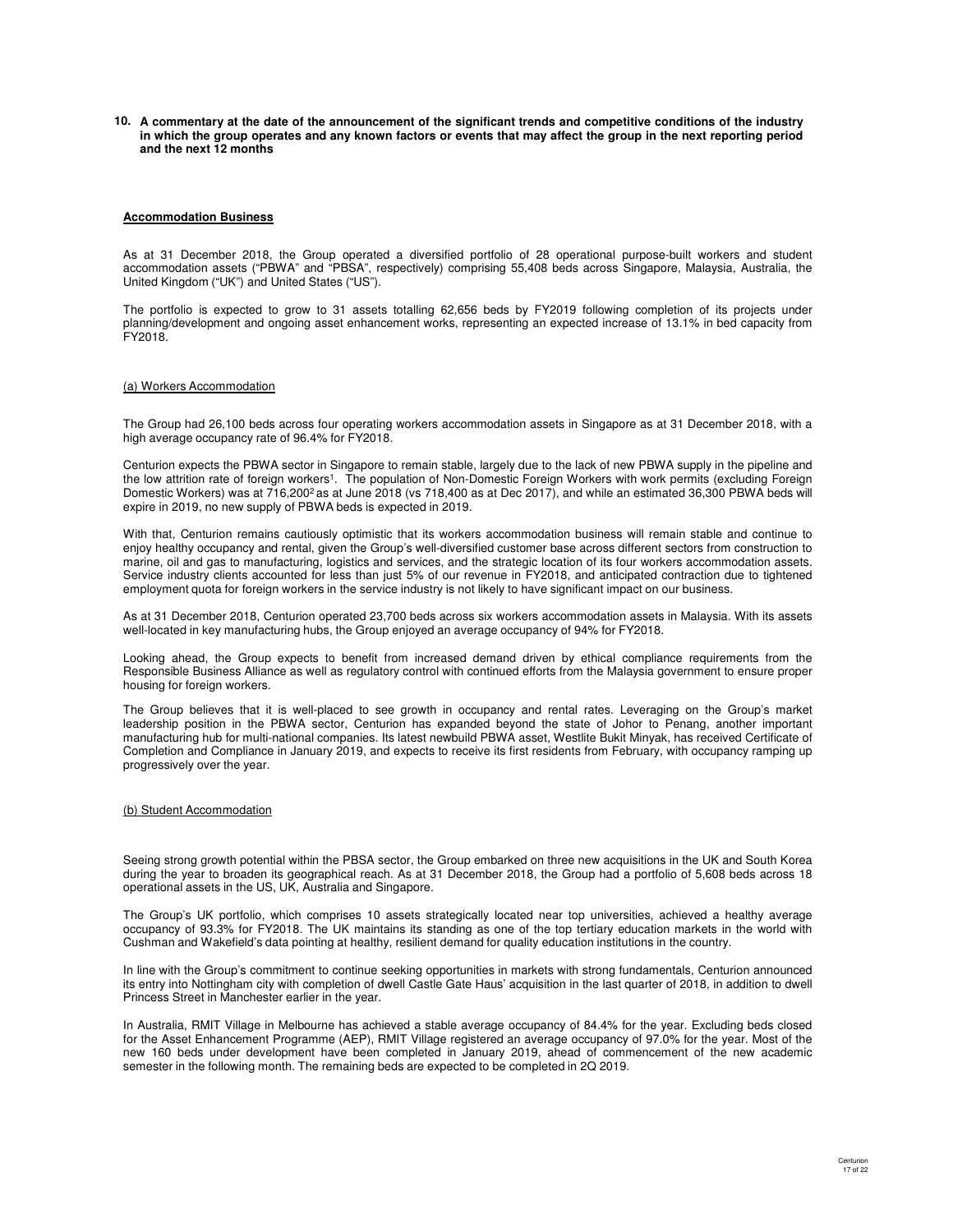The Group also reported completion of its newbuild PBSA property, the 280-bed dwell East End Adelaide, in October 2018. Located in the city centre and minutes away from two top universities, the property is open for registration and has been available for rent from January 2019, catering to the student intake for the new academic year. Occupancy for the newly completed dwell East End Adelaide and RMIT Village beds is expected to ramp up progressively and begin accreting revenue over the course of 2019.

Demand for PBSA continues to be strong in Australia, as the international higher education student population grew 11% year-onyear to 690,468<sup>3</sup> in 2018, and is expected to grow to 720,000 - 990,000 by 2025<sup>4</sup>. Against the current population of 690,468 fulltime international students, current supply is 76,201<sup>5</sup> PBSA beds.

dwell Selegie maintained a healthy occupancy rate of 88.8% in Singapore during the year, as the asset's prime location and easy accessibility to various education institutions drove high demand from students seeking quality housing. Demand is expected to be stable, with continued demand and commitment from neighbouring institutions and their international students.

The Group successfully entered North Asia market during 4Q 2018, with the acquisition of Benikea Hotel KP in Seoul, South Korea. It was acquired through a joint venture, with the Group owning a 55% stake. The property, to be known as dwell Dongdaemun following the completion of refurbishment works by 1Q 2019, is strategically located in close proximity to four top Korean universities and will capitalise on rising demand for student accommodation in Seoul, one of the world's top 10 student cities<sup>6</sup>.

As part of the Group's asset light strategy, six PBSA assets in the US were acquired in 2017 by a private student housing fund established and managed by the Group, in which the Group holds a 28.7% stake. The six assets are located in five states including Connecticut, Florida, Alabama, Texas and Wisconsin, and primarily cater to first-tier universities. Centurion is confident that occupancy will remain healthy, with the US being the first choice for many international students seeking quality tertiary education.

The positive supply-demand dynamics within the PBSA segment and the anti-cyclical resilience of this accommodation asset class point towards a healthy outlook for the Group's strategically-located student accommodation assets.

### **Investment Management Platform**

In December 2018, the Group announced the successful first closing of its second student accommodation fund, the Centurion Student Accommodation Fund ("Fund II"), with an aggregate committed capital of S\$70.0 million. With PBSA being a strong and resilient asset class favoured by investors, a reputable educational institution cornerstone investor has committed S\$60.0 million at first closing. Following the first drawdown of S\$8.8 million, the Group has an approximate 14.29% stake. Fund II currently holds dwell Castle Gate Haus, Nottingham, UK, and aims to generate stable and recurring income to deliver total returns by investing in PBSA assets globally (excluding US).

Investments through these asset light strategies enable fast-paced portfolio growth and expansion of the Group's management services to generate recurring income through asset and property management services.

#### **Growth strategy**

The Group remains on track to continue growing its specialised accommodation business globally. It has both portfolio growth and asset light strategies in place, with the former involving selective acquisitions, developments and asset enhancement programmes. The latter seeks to achieve scalable growth through joint ventures, as well as the establishment and provision of investment, asset and property management services.

While the Group remains focused on niche accommodation assets within the PBSA and PBWA sector which generate stable, recurring income streams, it will also consider opportunities to invest in new specialised accommodation types.

#### Remark:

- 1.Source: Ministry of Manpower's 3Q 2018 Labour Market Survey, 14 December 2018
- 2.Source: Ministry of Manpower Foreign workforce numbers 3.Source: Australian Government Department of Education and Training – No. of international students in Australia
- 4.Source: Knight Frank Research & Consulting Student Housing 2018
- 5.Source: Knight Frank Research & Consulting Student Housing 2018
- 6.Source: QS Best Student Cities Rankings 2015-2018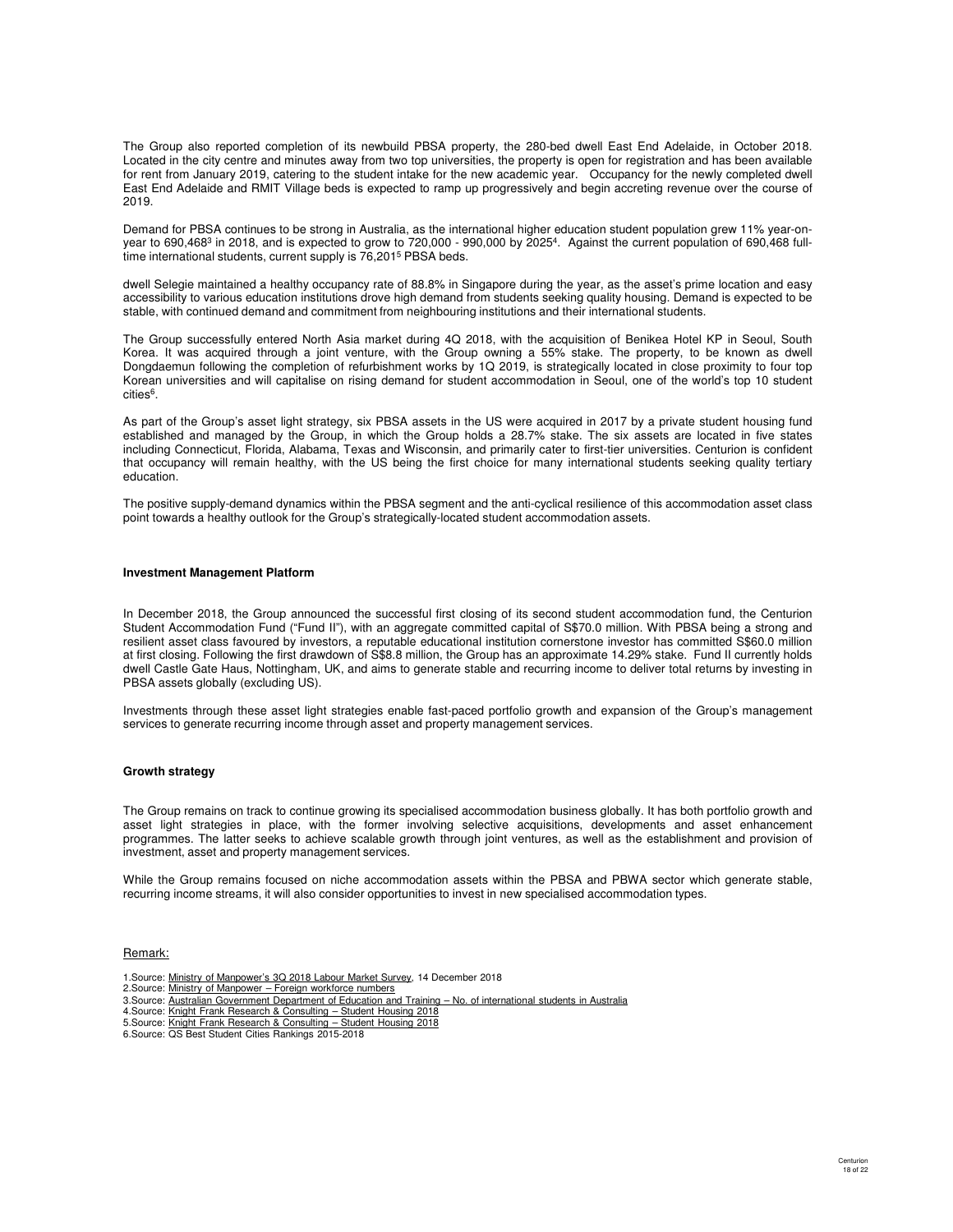### **11. Use of Proceeds**

### **SEHK Listing Proceeds**

The Company has on 11 December 2017 issued 36,000,000 offer shares pursuant to the dual primary listing in Hong Kong. Each share was offered at HK\$3.18 (approximately S\$0.55).

The aggregate net proceeds from the share offer received by the Company, after deducting underwriting commissions and expenses paid and payable in connection with the share offer was S\$11,859,248.

The total net proceeds of S\$11,859,248 received has been utilised to-date on the Adelaide, Australia project of S\$10,673,000 which was completed on 30 October 2018 and as general working capital of S\$1,186,248. Breakdown of the working capital has been disclosed in an announcement dated 5 December 2018.

#### **12. Dividend**

#### **(a) Current Financial Year Reported On**

Any dividend declared for the current financial year reported on ?

| Name of Dividend:                    | Interim dividend            | Final dividend              |
|--------------------------------------|-----------------------------|-----------------------------|
| Dividend Type:                       | Cash                        | Cash                        |
| Dividend Amount per Share (in cents) | 1.0 cent per ordinary share | 1.0 cent per ordinary share |
| Currency                             | <b>ISGD</b>                 | SGD                         |
| Tax Rate:                            | 1-tier tax exempt           | 1-tier tax exempt           |

Subject to approval by shareholders of the Company at the Annual General Meeting to be held on 25 April 2019, shareholders in Singapore will receive the proposed final dividend of SGD1.0 cent per share. Shareholders in Hong Kong will receive the proposed final dividend of Hong Kong dollar equivalent of HKD5.80 cents per share.

\*Exchange used: SGD1 = HKD5.80 as at 28 February 2019.

#### **(b) Corresponding Period of the Immediately Preceding Financial Year**

| Any dividend declared for the corresponding period of the immediately preceding financial year? |                             |                             |                             |  |
|-------------------------------------------------------------------------------------------------|-----------------------------|-----------------------------|-----------------------------|--|
| Name of Dividend:                                                                               | Interim dividend            | Final dividend              | Special dividend            |  |
| Dividend Type:                                                                                  | Cash                        | Cash                        | Cash                        |  |
| Dividend Amount per Share (in cents)                                                            | 1.0 cent per ordinary share | 1.0 cent per ordinary share | 0.5 cent per ordinary share |  |
| Currency                                                                                        | SGD                         | SGD                         | SGD                         |  |
| Tax Rate:                                                                                       | 1-tier tax exempt           | 1-tier tax exempt           | 1-tier tax exempt           |  |

### **(c) Date Payable**

The proposed final dividend, if approved at the Annual General Meeting to be held on 25 April 2019, will be paid on 23 May 2019.

#### **(d) Book Closure Date**

#### For shareholders in Singapore

Notice is hereby given that the Share Transfer Books and the Register of Members of the Company will be closed on 9 May 2019 for the preparation of dividend warrants.

Duly completed registrable transfers received by the Company's Share Registrar, B.A.C.S. Private Limited at 8 Robinson Road #03-00, ASO Building,<br>Singapore 048544, up to 5:00 pm on 8 May 2019 will be registered to determin

Shareholders whose Securities Accounts with The Central Depository (Pte) Limited are credited with the Company's ordinary shares at 5:00 pm on 8 May 2019 will be entitled to the proposed final dividend.

### For shareholders in Hong Kong

The Hong Kong branch share register will be closed on 9 May 2019 for the purpose of determining the shareholders' entitlements to the final dividend<br>to be proposed at the forthcoming Annual General Meeting. In order to qua on the Hong Kong branch share register, all transfers of shares, accompanied by the relevant share certificates, must be lodged with the Hong Kong<br>branch share registrar of the Company, Tricor Investor Services Limited at than 4:30 pm on 8 May 2019.

The Hong Kong branch share register will be closed from 18 April 2019 to 25 April 2019, both days inclusive, during which period no transfer of shares will be registered, for determining the entitlement to attend and vote at the Annual General Meeting to be held on 25 April 2019. All transfers of shares,<br>accompanied by the relevant share certificates, must be lodged with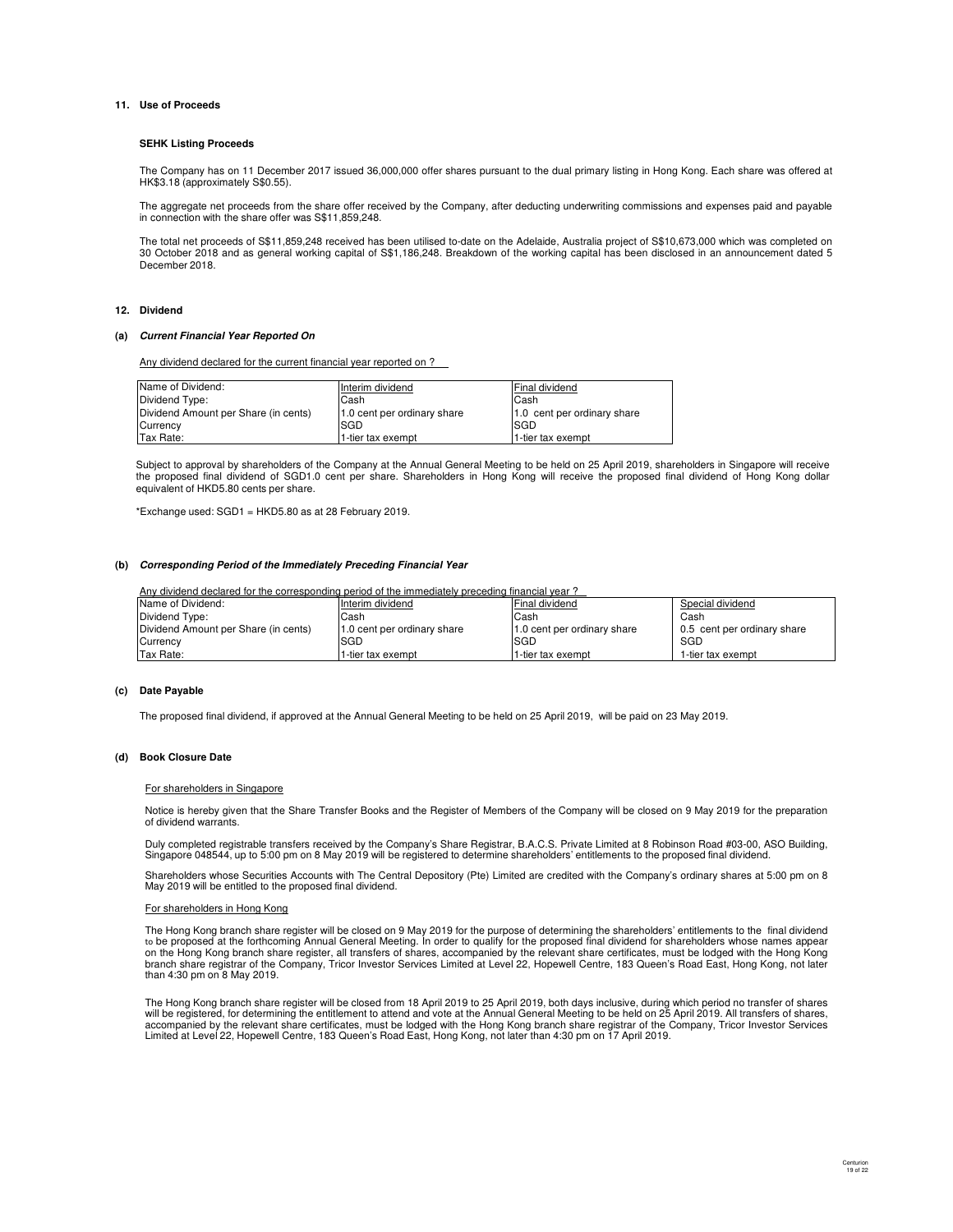#### **13. A breakdown of the total annual dividend (in dollar value) for the issuer's latest full year and its previous full year**

|                   | Group          |                |
|-------------------|----------------|----------------|
|                   | 2018<br>\$'000 | 2017<br>\$'000 |
| Ordinary shares   | 16,816         | 20,568         |
| Preference shares |                | . .            |
| Total             | 16,816         | 20,568         |

Dividends distributed by our Company are tax exempt dividends for Singapore tax purposes, which means they will not be subject to Singapore tax in<br>the hands of shareholders. There is also no Singapore withholding tax on di

#### **14. If no dividend has been declared / recommended, a statement to that effect**

Not applicable.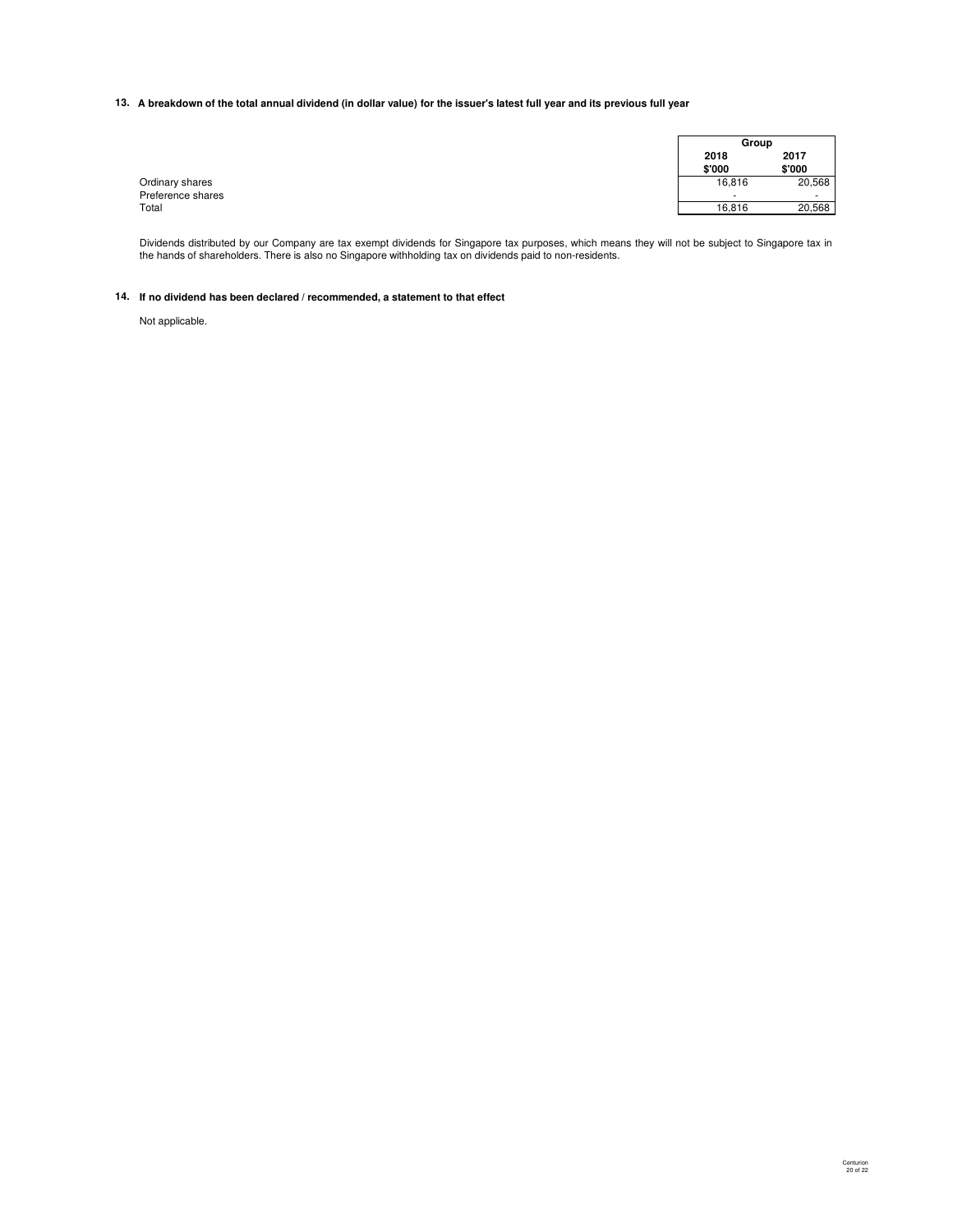#### **15. Audit or review of the financial results**

The figures in respect of the Group's consolidated balance sheet, consolidated income statement, consolidated statement of comprehensive income and the related notes thereto for the year ended 31 December 2018 as set out in the preliminary announcement have been agreed by the Group's auditor, PricewaterhouseCoopers LLP, to the amounts set out in the Group's draft consolidated financial statements for the year. The work performed by PricewaterhouseCoopers LLP in this respect did not constitute an assurance engagement in accordance with Singapore Standards on Auditing, Singapore Standards on Review Engagements, or Singapore Standards on Assurance Engagements and consequently no assurance has been expressed by PricewaterhouseCoopers LLP on the preliminary announcement

#### **16. Review by Audit Committee**

The Company established an audit committee (the "Audit Committee") with written terms of reference which deal clearly with its authority and duties. Amongst the committee's principal duties is to review and supervise the Company's financial<br>reporting process and internal controls. The Audit Committee has reviewed with the management and t

The Company has out-sourced its internal audit function to BDO LLP ("BDO"). The internal auditor reports directly to the<br>Chairman of the Audit Committee and presents their reports and audit findings with regards to the ade

The Audit Committee comprises three independent non-executive Directors, namely, Mr. Gn Hiang Meng, Mr. Chandra Mohan s/o Rethnam and Mr. Owi Kek Hean. Mr. Gn Hiang Meng is the chairman of the Audit Committee.

#### **17. Compliance with Corporate Governance Codes**

The Company has adopted the principles and the practices of corporate governance in line with the recommendation of the Singapore Code of Corporate Governance 2012 **(the "2012 Code")** and the applicable code provisions of the Corporate Governance Code (the **"HK CG Code"**) as set out in Appendix 14 to the Rules Governing the Listing of Securities on the SEHK **("the HK Listing Rules")**. In the event of any conflict between the 2012 Code and the HK CG Code, the Group will comply with the more onerous provisions. Throughout the twelve months ended 31 December 2018, the Group has complied with the 2012 Code and the HK CG Code, except those appropriately justified and disclosed.

#### **18. Compliance with Singapore Listing Manual and Hong Kong Model Code**

In compliance with Rules 1207(19) of the Listing Manual (the **"Listing Manual"**) of the **SGX-ST** and the Model Code for Securities Transactions by Directors of Listed Issuers (the **"Model Code"**) as set out in Appendix 10 to the HK Listing Rules, the Company has adopted the Code of Best Practices on Securities Transactions by the Company and its Directors and Officers as its code for securities transactions by its Directors and Officers pursuant to the Listing Manual of SGX-ST's and the Model Code's best practices on dealings in securities. In furtherance, specific enquiry has been made of all the Directors and the Directors have confirmed that they have complied with the Model Code throughout the twelve months ended 31 December 2018.

The Company and its Officers are not allowed to deal in the Company's shares during the period commencing 30 days immediately before the announcement of the Company's quarterly results and 60 days immediately before the announcement of the Company's full year results, and ending on the date of the announcement of the relevant results.

The Directors, management and executives of the Group are also expected to observe relevant insider trading laws at all times, even when dealing in securities within permitted trading period or they are in possession of unpublised pricesensitive information of the Company and they are not to deal in the Company's securities on short-term considerations.

#### **19. Publication of Information on the websites of Hong Kong Exchanges and Clearing Limited, the Company and Singapore Exchange Securities Trading Limited, and Annual General Meeting**

The results announcement is published on the website of Hong Kong Exchanges and Clearing Limited (the "HKEx") at www.hkexnews.hk, the website of the Company at www.centurioncorp.com.sg and the website of the SGX-ST at www2.sgx.com. The annual report of the Company for the twelve months ended 31 December 2018 will be despatched to the shareholders and published on the respective websites of the HKEx, SGX-ST and the Company in due course.

The Annual General Meeting of the Company will be held on Thursday, 25 April 2019.

A notice convening the Annual General Meeting will be published and dispatched to shareholders of the Company in the manner as required by the Hong Kong Listing Rules, the Singapore Listing Manual and the Company's Constitution in due course.

#### **20. Where a forecast, or a prospect statement has been previously disclosed to shareholders, any variance between it and the actual results.**

No forecast or prospect statement was previously disclosed to shareholders of the Company.